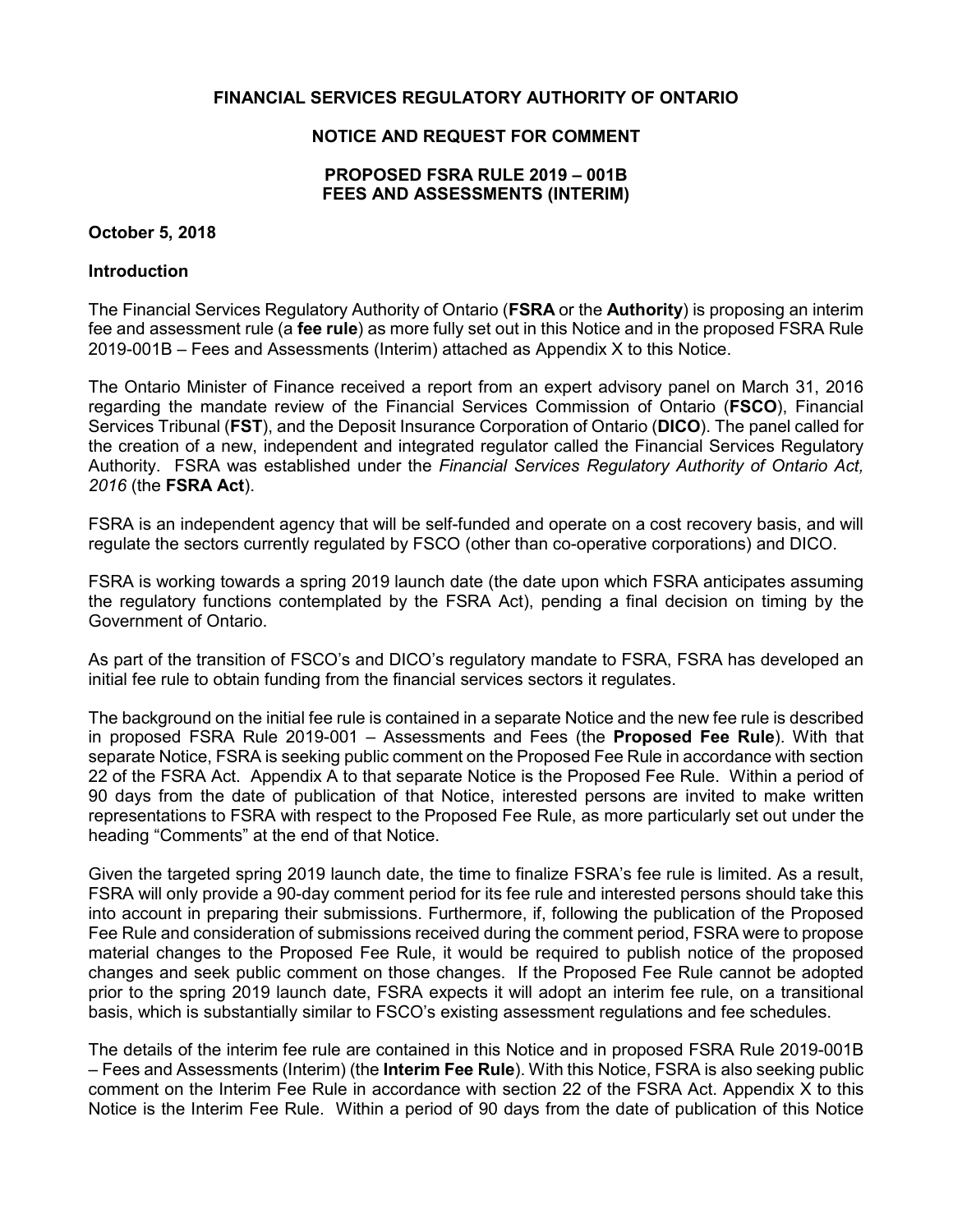(i.e., by January 4, 2019), interested persons are invited to make written representations to FSRA with respect to the Interim Fee Rule, as more particularly set out under the heading "Comments" at the end of this Notice.

## **Development of Interim Fee Rule**

 The Interim Fee Rule was developed by FSRA from FSCO's existing assessment regulations and fee schedules. It incorporates FSCO's existing fees and assessments as follows:

- fees established by Minister's Fee Schedules for the credit unions sector, the insurance sector, health service providers (**HSPs**), the loan and trust sector and the pension sector, as well as fees made under the *Financial Services Commission of Ontario Act, 1997* (the **FSCO Act**) for matters such as certificates and photocopies;
- fees for the mortgage brokering sector established under a Minister's fee regulation (Ontario Regulation 7/18, Application, Renewal and Regulatory Fees – Mortgage Brokerages, Mortgage Brokers, Mortgage Agents and Mortgage Administrators (**Ontario Regulation 7/18**)); and
- assessment provisions established by regulation under the FSCO Act (Ontario Regulation 11/01, Assessment of Expenses and Expenditures (**Ontario Regulation 11/01**)). In summary, the assessment provisions under this regulation involve an annual reconciliation of invoiced amounts *versus* actual costs incurred by FSCO. This differs from the assessment process currently applied by DICO, as more particularly described below.

As noted further below, some existing fees have been eliminated.

### **Substance and Purpose of the Interim Fee Rule**

 The substance and purpose of the Interim Fee Rule is to ensure that FSRA is funded by the regulated sectors and to enable FSRA to carry out its legislated mandate, without delay of launch or reliance on funding from the Consolidated Revenue Fund, if the adoption of the Proposed Fee Rule is delayed. FSRA only intends to adopt the Interim Fee Rule if there is insufficient time to adopt the Proposed Fee Rule prior to FSRA's launch date.

 The Interim Fee Rule takes substantially the same assessment approach as the approach currently used by FSCO, but differs from the approach currently used by DICO. More detail with respect to the Interim Fee Rule, and a comparison of the fee and assessment changes from FSCO's and DICO's approach, is set out below under the headings "Summary of the Interim Fee Rule" and "Comparison to FSCO/DICO Approach".

## **Summary of the Interim Fee Rule**

### Part 1 – Purpose, Authority and General Approach

 This Part defines the terms used in the Interim Fee Rule. This Part also sets out the purpose of the Interim Fee Rule, the legal authority for it, the general approach taken in developing the interim fee rule and the effective date.

In particular:

 section 1.2 provides that the purpose of the Interim Fee Rule is to provide an interim funding structure for the Authority until a permanent funding structure is established;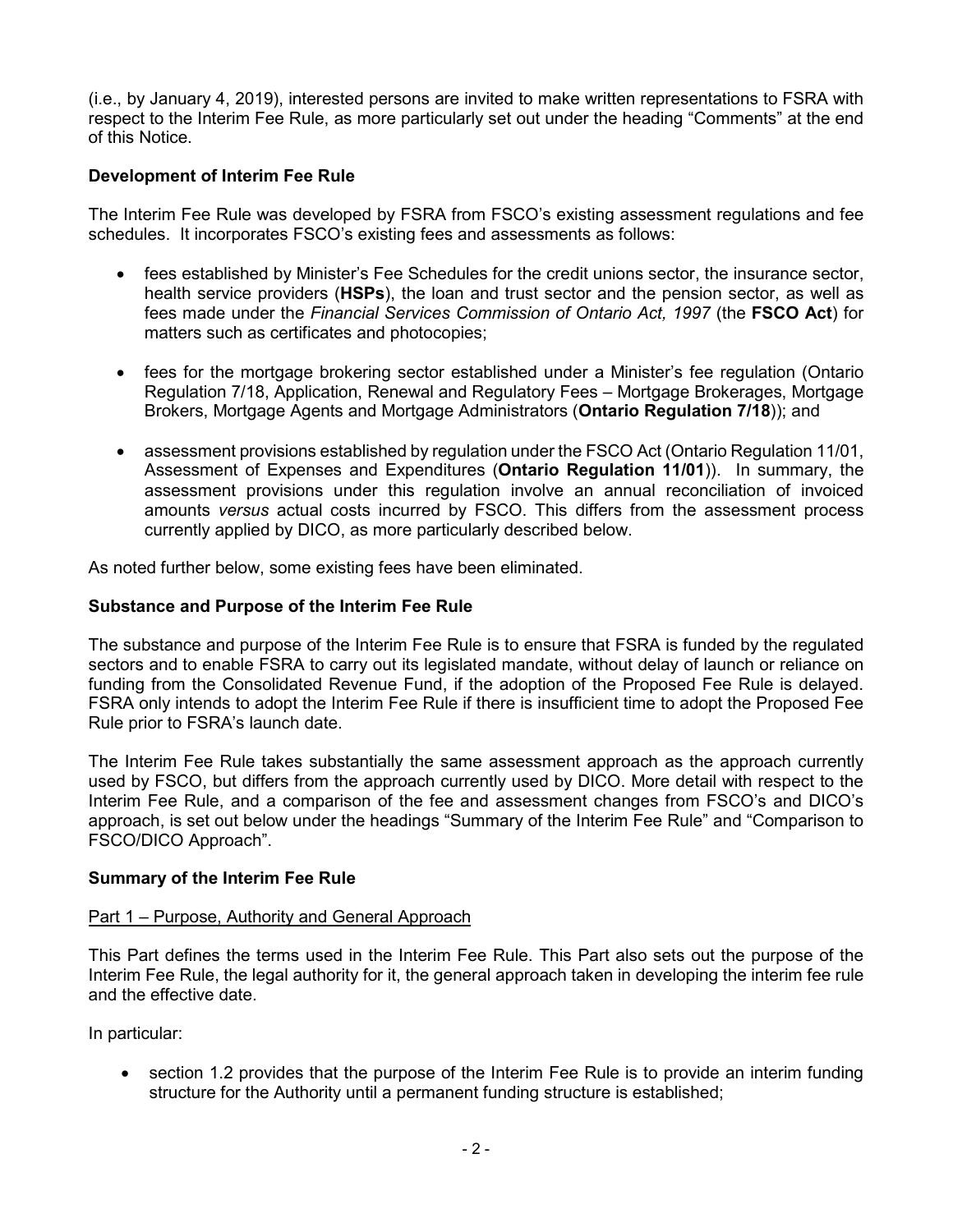- subsection 1.4(1) provides that the general approach for interim funding of the Authority is to continue the cost-recovery structure that funded and was administered by FSCO;
- subsection 1.4(2) provides, among other things, that a number of filing fees have been eliminated;
- subsection 1.4(3) provides, among other things, that regulated sector assessments allow the Authority to recover the expenses and expenditures incurred and made in carrying out its objects and regulatory functions; and
- subsection 1.4(4) provides that the Authority's expenses and expenditures recovered through assessments may also include amounts assessed by the Lieutenant Governor in Council in respect of the Ministry's expenses and expenditures referred to in section 15 of the FSRA Act and the FST's and the Ministry's expenses and expenditures referred to in section 15 of the  *Financial Services Tribunal Act, 2017* (the **FST Act**).

## Part 2 - Fees

 This Part sets out the fees for the credit unions sector, the insurance sector (including for HSPs), the loan and trust sector, the mortgage brokering sector and the pension sector, as well as general fees.

In particular:

- section 2.3 sets out fees charged to HSPs (a licence application fee, regulatory fee for applicants and an annual regulatory fee for licensees based on locations and number of statutory accident benefit claimants); and
- section 2.5 sets out licence, renewal and regulatory fees charged to the mortgage brokering sector (for a mortgage brokerage licence, a mortgage broker's licence, a mortgage agent's licence and a mortgage administrator's licence).

## Part 3 – Regulated Sector Assessments

 This Part sets out the assessment for the credit unions sector, the insurance sector, the loan and trust sector and the pension sector.

In particular:

- section 3.2 addresses the assessment of the regulated sectors and the share of the assessment payable by an entity that forms part of a regulated sector;
- subsection 3.2(4) provides that an assessment may include any amount the Authority has been assessed in respect of a regulated sector by the Lieutenant Governor in Council under subsection 15(1) of the FSRA Act, or under subsection 15(1) of the FST Act; and
- subsections 3.3 3.6, inclusive, set out the more detailed sectoral assessment provisions.

## Part 4 - Transition

This Part sets out transitional provisions.

 Subsection 4.1(1) provides no fee set out in Part 2 of the Interim Fee Rule is payable to the Authority in respect of any matter where the same fee was previously paid to the Crown in respect of the same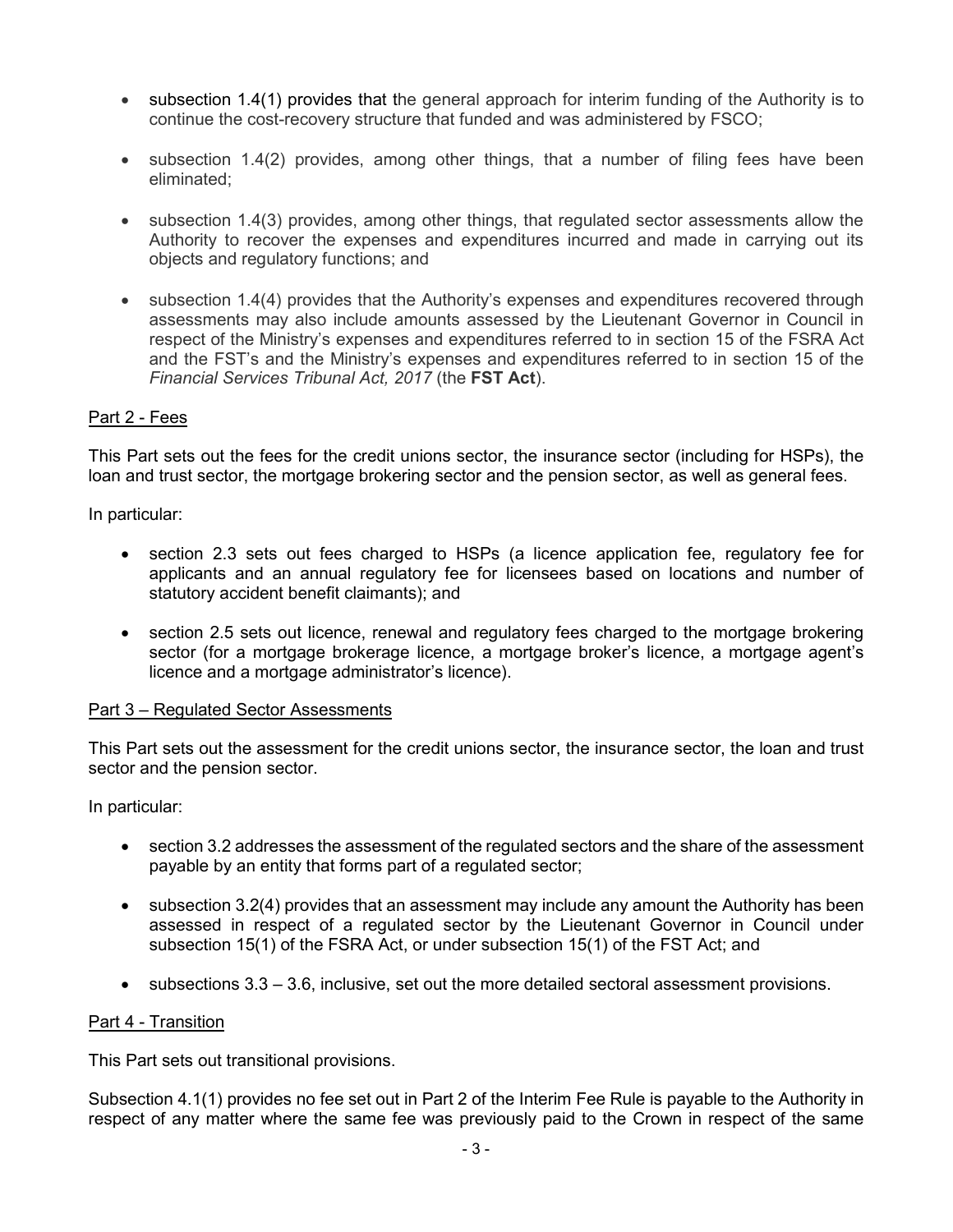matter prior to the effective date of the Interim Fee Rule, provided the Authority has received value for such pre-paid fee.

Subsection 4.2(1) sets out certain defined terms.

 Subsection 4.2(2) provides for the crediting of a portion of the annual premium charged by DICO prior to FSRA's first assessment period, that relates to FSRA's first assessment period and which is paid under the *Credit Unions and Caisses Populaires Act, 1994* and for which the Authority has received value, all on the terms set out therein. The Interim Fee Rule does not cover premiums in respect of the Deposit Insurance Reserve Fund (**DIRF**), which will remain separately funded under section 276.1 of the *Credit Unions and Caisses Populaires Act, 1994*.

## **Comparison to FSCO/DICO Approach**

## Fees

 The Interim Fee Rule makes only the minimum changes necessary to consolidate the various fee and assessment provisions used by FSCO into a Rule to be adopted under the FSRA Act. Most changes simply reflect terminology, for example, "Authority" instead of "Commission", "Chief Executive Officer" instead of "Superintendent", etc.

 Fees that are charged under the *Co-operative Corporations Act* are not included in the Interim Fee Rule since responsibility for this sector is expected to be transferred to another area of the Government of Ontario, and not to FSRA. Correspondingly, the co-operative sector is not included as a regulated sector in the amendments to the FSRA Act.

 A number of fees have been eliminated on input from FSCO. The fees have been updated to reflect current regulatory activities and to remove out of date statutory references.

 One separate fee in the credit unions sector has been added to reflect current practice (i.e. that a fee is charged for an application by an extra-provincial credit union for registration). The same fee is charged by FSCO but under a broader fee authority.

Section numbering and some formatting has also been updated for purposes of the Interim Fee Rule.

 Aspects of the Minister's Fee Schedule relating to HSPs have been revised to eliminate transition provisions that are no longer required and to ensure the wording better reflects actual practice.

 Similarly, transition provisions included in Ontario Regulation 7/18 for the mortgage brokering sector were eliminated as they are no longer applicable.

 The descriptions of the fees and the fees themselves set out in the Interim Fee Rule were developed from fees approved by the Minister in a Minister's Fee Schedule or in a regulation in the case of the mortgage brokering sector. These fees are currently summarized on FSCO's website at:

## [http://www.fsco.gov.on.ca/en/about/Pages/fee\\_schedule.aspx](http://www.fsco.gov.on.ca/en/about/Pages/fee_schedule.aspx)

 Separate fees under each regulated sector statute for generic certificates to be issued by the Superintendent, now Chief Executive Officer, have been eliminated, as they were duplicative, given that there is a separate certificate fee under section 20.1 of the FSRA Act that applies. FSCO's practice has been to rely on the equivalent FSCO Act certificate power, instead of that in the separate regulated sector statutes.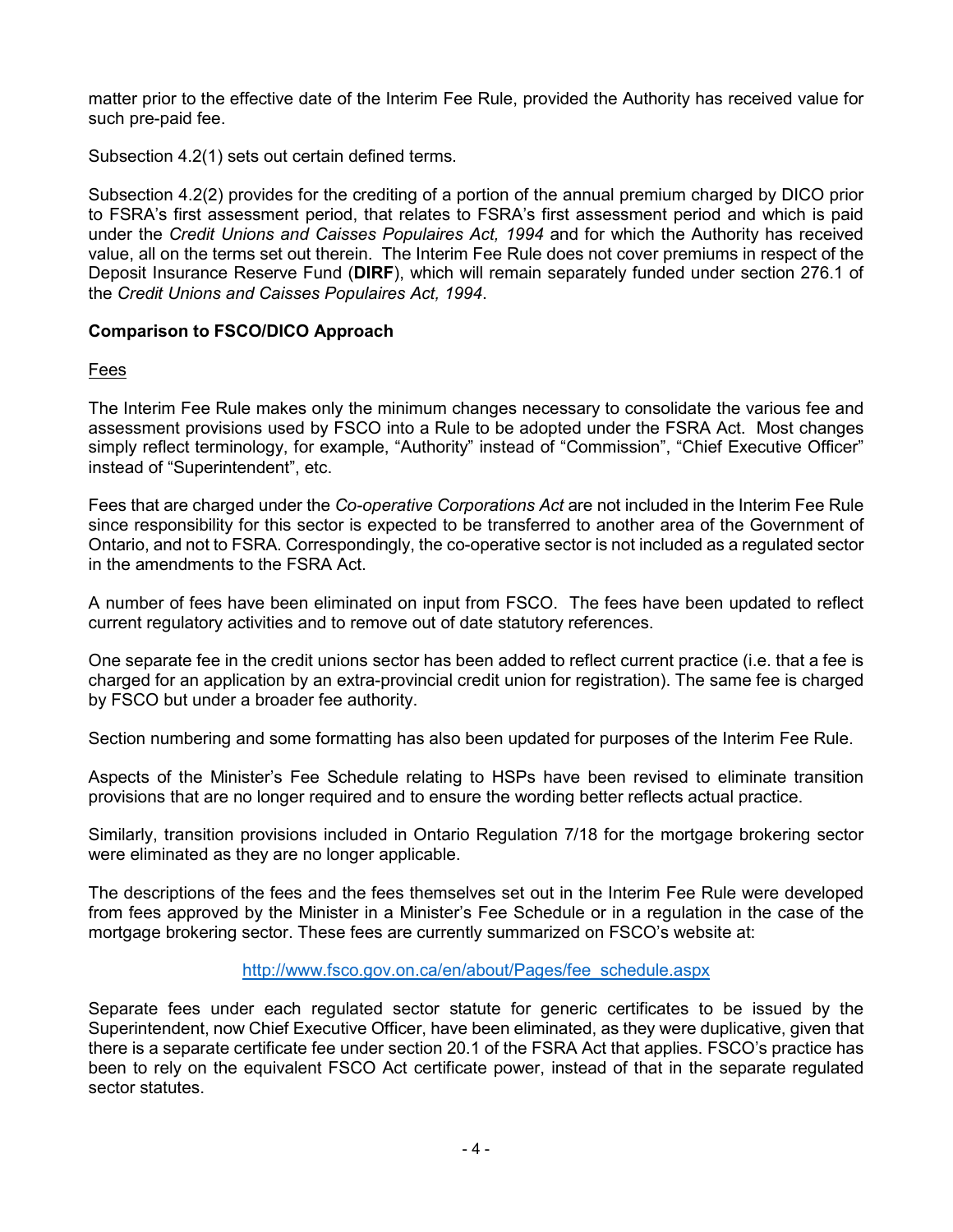Finally, none of the fees have been increased in the Interim Fee Rule, and in the case of the fees for the Life Licence Qualification Program (LLQP) for life insurance agents, the fees in the Interim Fee Rule have been updated to reflect the current costs of the Autorité des marchés financiers, which administers the LLQP.

### Assessments

 The assessments section of the Interim Fee Rule incorporates subsections 25(1) and (2) of the FSCO Act in that it establishes that entities in a regulated sector can be assessed with respect to all expenses and expenditures incurred and made in respect of the regulated sector, and also adds some new provisions for clarity (see subsection 3.2(2) of the Interim Fee Rule).

 Ontario Regulation 11/01 does not specifically address invoicing so additional phrases have been included (see subsection 3.2(3) of the Interim Fee Rule) to make it explicit that assessments may include estimated, interim, periodic, annual and final installments, as the Authority considers appropriate.

 The Interim Fee Rule also has new provisions (subsections 1.4(4) and 3.2(4)) to clarify that, in calculating the assessment of a regulated sector, FSRA is to include amounts charged by the Ministry and FST for the expenses and expenditures that they may assess to FSRA. These amounts have been included in FSCO's common costs.

 The FSCO approach (and the approach taken in the Interim Fee Rule) is different from the approach currently used by DICO for the assessment of credit unions and caisses populaires (collectively, **credit unions**) in that:

- DICO charges credit unions on a prospective basis for premiums under the *Credit Unions and Caisses Populaires Act, 1994*; there is no annual reconciliation of invoiced amounts against actual expenses incurred by DICO; and
- while FSCO currently uses market share of total assets (excluding off book assets) (and the Interim Fee Rule continues to do so), DICO currently funds prudential activity through the collection of deposit insurance premiums that are also used to fund the DIRF; the DICO formula uses "Total Insured Deposits" as the premium base, and a formula is set out in regulations under the *Credit Unions and Caisses Populaires Act, 1994* to determine the rate paid based on an assessment of the credit union's capital and governance, in accordance with DICO's "Differential Premium Score Determination Document".

 The Interim Fee Rule intends to use the FSCO approach to assessing credit unions to fund FSRA's prudential and market conduct regulatory activities in respect of the credit unions sector.

 The Interim Fee Rule also varies from the approach used by FSCO for the pension sector, in that the date on which the number of members, former members, retired members and other beneficiaries of a pension plan is determined for assessment purposes will change from the 31<sup>st</sup> of December that falls within the assessment period to a date to be determined by FSRA. This will enable FSRA to send the preliminary assessments to pension plan administrators prior to the beginning of the assessment period rather than towards the end of the assessment period, as is presently the case.

## **Authority for the Interim Fee Rule**

 Subsection 21(2) of the FSRA Act authorizes the Authority to make rules governing fees, levies, sector assessments and other charges that the Authority may impose, including, but not limited to, (a) for filing; (b) for applications for licences or registration; (c) in respect of compliance reviews and audits made by the Authority; and (d) in connection with the work described in sections 4 and 6 of the FSRA Act, and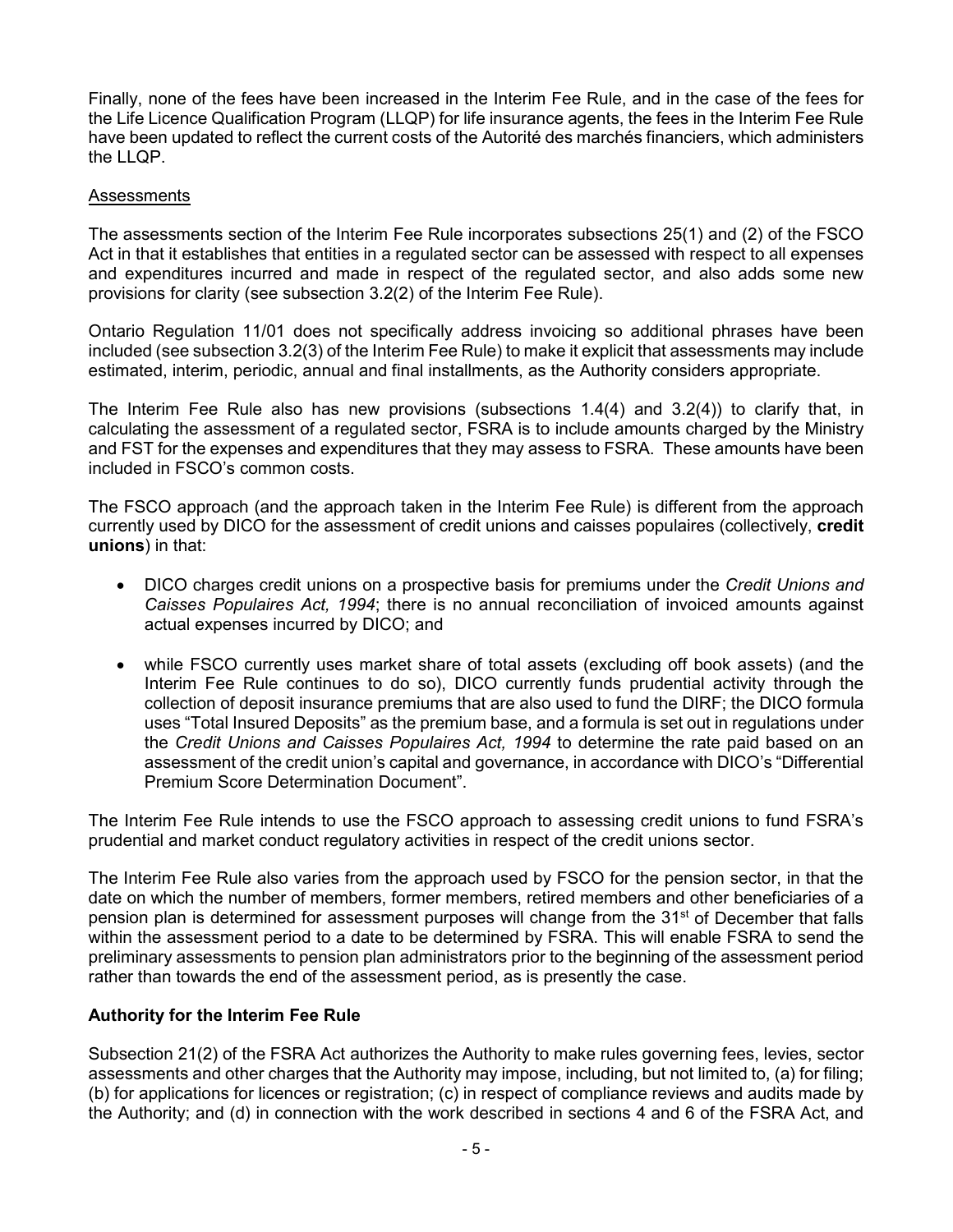other work that relates to the objects of the Authority under section 3 of the FSRA Act, including any assessment that the Authority is required to pay under this Act or any other Act.

## **Unpublished Materials**

 In proposing the Interim Fee Rule, the Authority has not relied on any significant unpublished study, report, decision or other written materials.

## **Alternatives Considered**

 In developing the Interim Fee Rule, FSRA considered the Proposed Fee Rule and the alternatives considered in relation to the Proposed Fee Rule. FSRA only intends to adopt the Interim Fee Rule if delays are encountered, e.g. there is insufficient time to adopt the Proposed Fee Rule prior to FSRA's launch date.

## **Anticipated Costs and Benefits**

 The principal benefit of the Interim Fee Rule is that it ensures that, in the event that FSRA proposes material changes to the Proposed Fee Rule such that the Proposed Fee Rule cannot be implemented by the date that FSRA assumes its regulatory mandate contemplated by the FSRA Act, an interim fee rule can be put into place on or before such date to ensure that FSRA is financially able to commence its mandate without reliance on additional government funding.

## **Regulations to be Revoked**

 FSRA is not currently making any recommendations with respect to the amendment or revocation of a regulation or provision in a regulation that relates to the implementation of the Interim Fee Rule. FSRA expects that in due course certain regulations or provisions in regulations will be amended or revoked in a manner consistent with the intent of the Interim Fee Rule.

### **Comments**

 Interested parties are invited to make written representations with respect to the Interim Fee Rule. Submissions received by January 4, 2019 will be considered.

Submissions should be submitted through the submission system on FSRA's website at:

<http://fsrao.ca/en/consultations/form?rule=fees-and-assessments-interim>

 FSRA will be pleased to answer questions concerning the Interim Fee Rule to assist the public in submitting written representations. Questions may be submitted at:

<http://fsrao.ca/en/consultations/form?form=question&rule=fees-and-assessments-interim>

All answers to questions will be posted at [http://fsrao.ca/en/consultations/fees-and-assessments-](http://fsrao.ca/en/consultations/fees-and-assessments-interim?view=answers)<u>interim?view=answers</u>. FSRA may edit or conform questions to provide better feedback to the public.

 Under the FSRA Act, the Authority is required to make all written representations available for public inspection during the normal business hours of the Authority. As a result, all submissions received by January 4, 2019 will be posted on FSRA's website at [http://fsrao.ca/en/consultations/fees-and](http://fsrao.ca/en/consultations/fees-and-assessments-interim?view=comments)[assessments-interim?view=comments](http://fsrao.ca/en/consultations/fees-and-assessments-interim?view=comments) at the time they are received.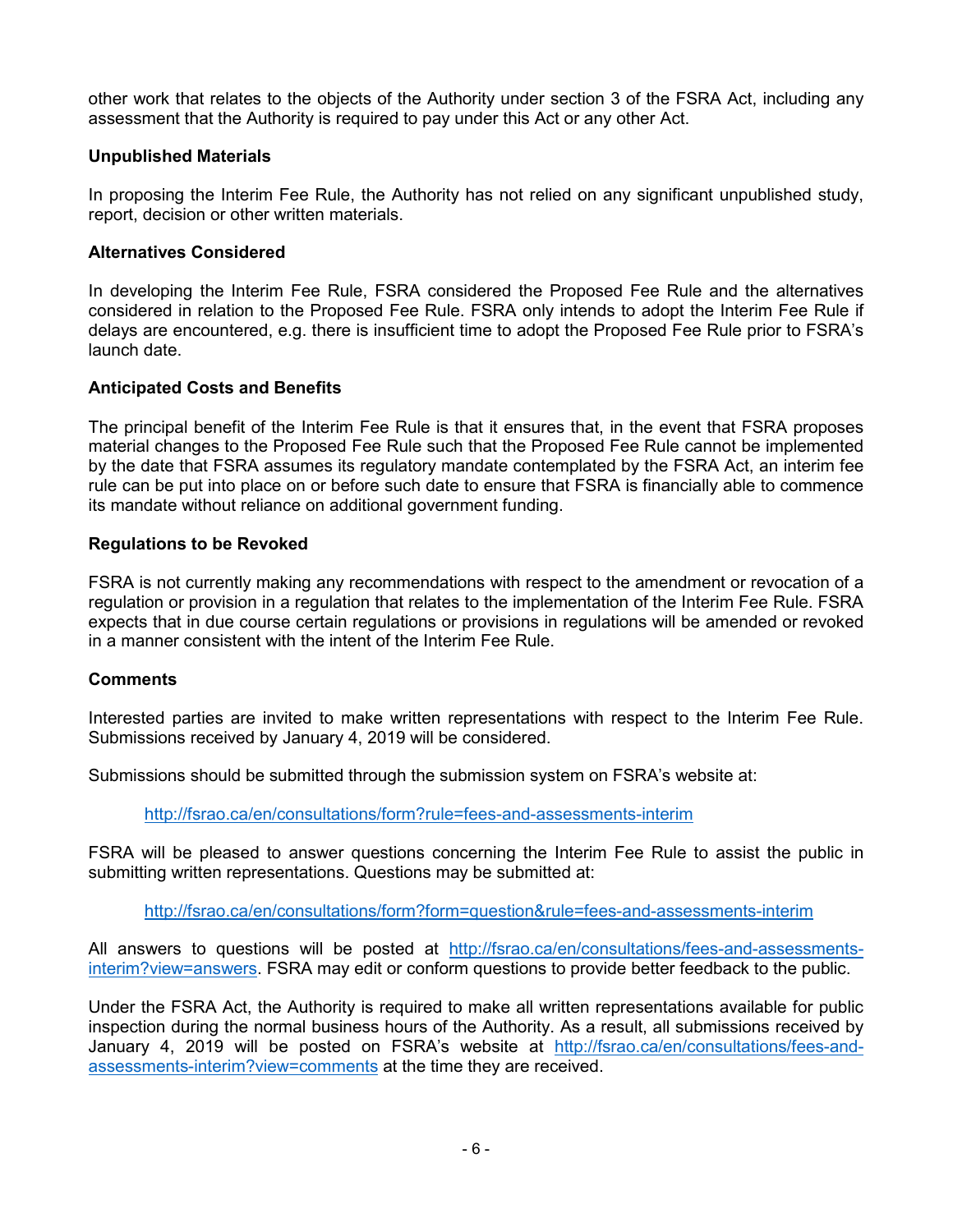The Authority is permitted to hold written representations in confidence so long as the Authority is of the opinion that the representations so held disclose sensitive financial, personal or other information and that the desirability of avoiding disclosure thereof in the interests of any person affected outweighs the desirability of adhering to the principle that representations made to the Authority be available to the public for inspection. Even if the Authority determines to hold submissions in confidence, freedom of information legislation may require the Authority to make such submissions available. Persons making submissions should be aware of this. The Authority is also of the view that personal information should not be included in submissions.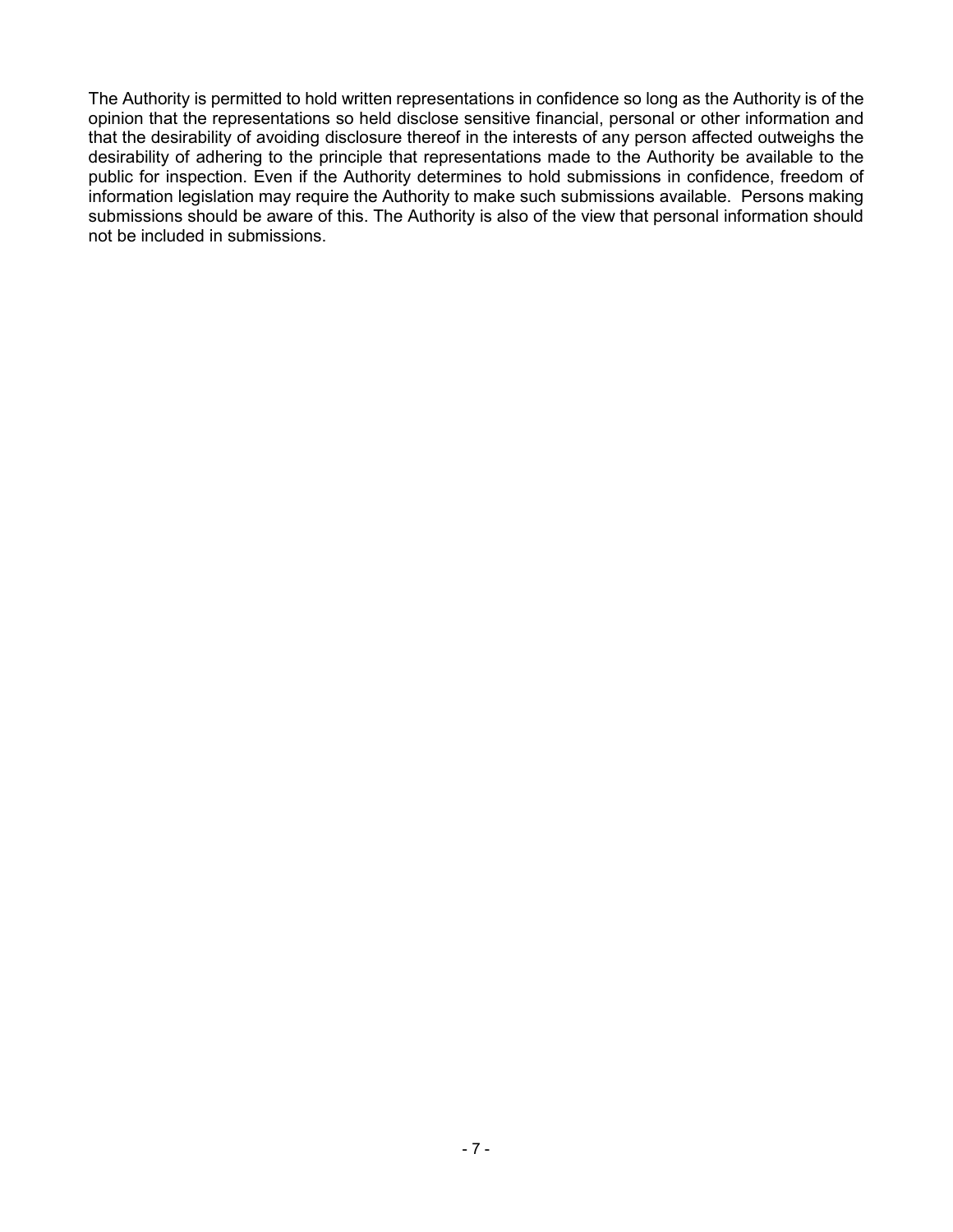# **Appendix X**

## **RULE 2019 – 001B FEES AND ASSESSMENTS (INTERIM) FINANCIAL SERVICES REGULATORY AUTHORITY OF ONTARIO**

# **PART 1 PURPOSE, AUTHORITY AND GENERAL APPROACH**

## **1.1 Definitions**

- $(1)$ In this Rule,
	- $(a)$ "Act" means the *Financial Services Regulatory Authority of Ontario Act, 2016;*
	- (b) "Ministry" has the same meaning as applies to that term in the Act; and
	- $(c)$  *Legislation Act, 2006*. "the Crown" has the same meaning as set out in section 87 of the
- $(2)$ Words and phrases defined in section 1 of the Act have the same meaning in this Rule.

### **1.2 Purpose**

 $(1)$  until a permanent funding structure is established. The purpose of the Rule is to provide an interim funding structure for the Authority

#### $1.3$ **1.3 Legal Authority**

 $(1)$ The legal authority for the Rule is set out in subsection  $21(2)$  of the Act.

## **1.4 General Approach**

- $(1)$  recovery structure that funded and was administered by FSCO consisting of a combination of fees and regulated sector assessments. The general approach for interim funding of the Authority is to continue the cost-
- $(2)$  various Minister's Fee Schedules and Fee Regulations applicable to the regulated sectors. A number of filing fees are eliminated. The interim fees in this Rule consolidate and update the fees contained in the
- $(3)$  provisions set out in Ontario Regulation 11/01 (*Assessment of Expenses and Expenditures),* made under the *Financial Services Commission of Ontario Act, 1997.* Regulated sector assessments allow the Authority to recover the expenses and expenditures incurred and made in carrying out its objects and regulatory functions in the credit unions, insurance, loan and trust and pension sectors. The sector assessment provisions in this Rule substantively follow the assessment
- $(4)$  also include amounts assessed by the Lieutenant Governor in Council in respect The Authority's expenses and expenditures recovered through assessments may of,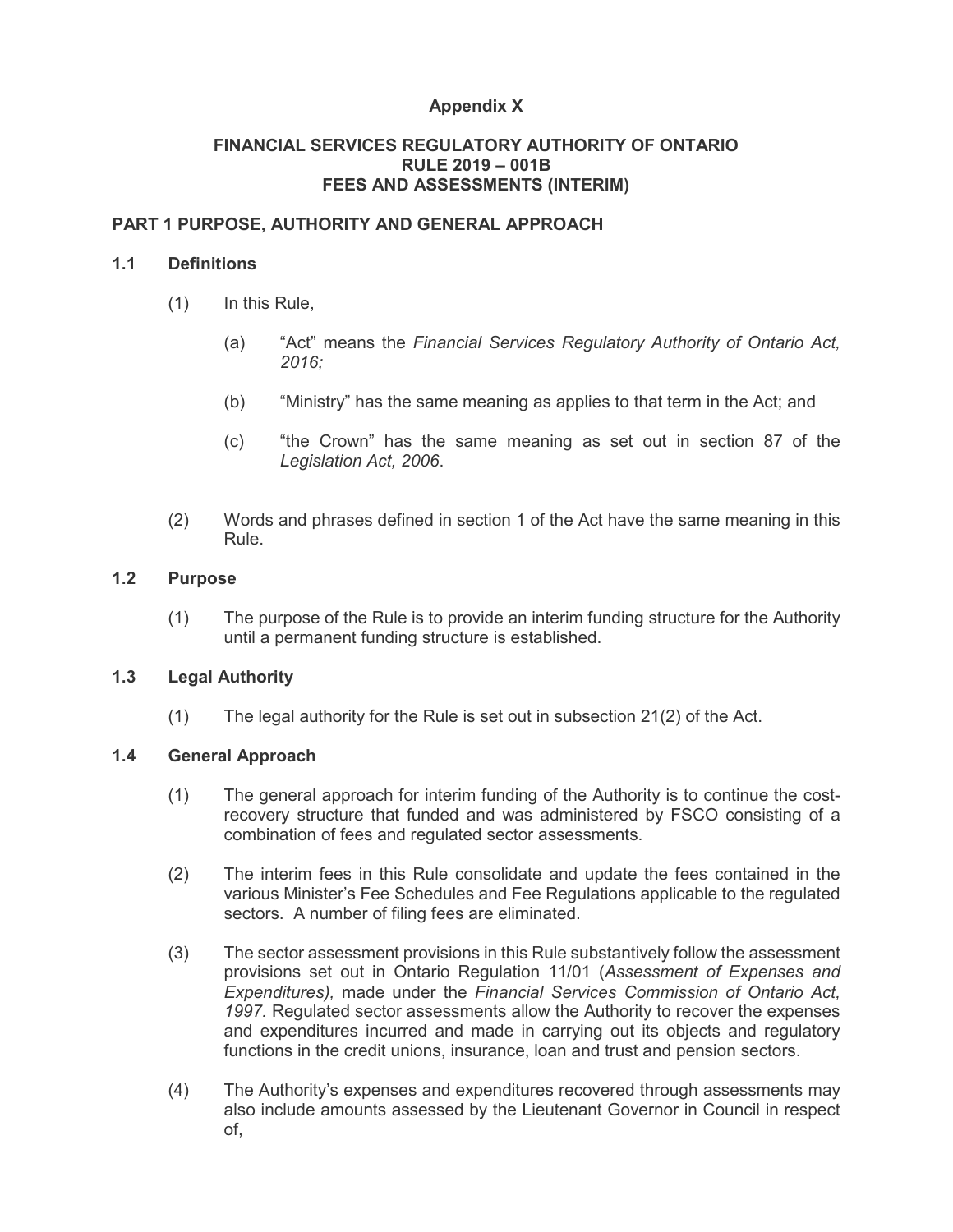- $(a)$  Act; and the Ministry's expenses and expenditures referred to in section 15 of the
- $(b)$  expenditures referred to in section 15 of the *Financial Services Tribunal*  the Financial Services Tribunal's and the Ministry's expenses and *Act, 2017*.

## **1.5 Effective Date**

(1) This Rule comes into force on  $\bullet$ , 2019.

## **PART 2 FEES**

#### $2.1$ **2.1 Credit Unions Sector**

 $(1)$  *Populaires Act, 1994* are listed opposite the description in the following table: (1) The fees payable with respect to matters under the *Credit Unions and Caisses* 

| <b>DESCRIPTION</b>                                                                                                                              | <b>FEE</b>                                                                                                                                                                      |
|-------------------------------------------------------------------------------------------------------------------------------------------------|---------------------------------------------------------------------------------------------------------------------------------------------------------------------------------|
|                                                                                                                                                 |                                                                                                                                                                                 |
| Application for incorporation of a credit union or caisse<br>populaire – Credit Unions and Caisses Populaires Act, 1994,<br>section 15          | \$2,500 per application                                                                                                                                                         |
| Approval of the articles of incorporation - Credit Unions and<br>Caisses Populaires Act. 1994, subsection 16(1)                                 | \$2,500 per approval                                                                                                                                                            |
| Application for receipt for an offering statement based on face<br>amount - Credit Unions and Caisses Populaires Act, 1994,<br>subsection 77(1) | Lesser of:<br>\$2,500 plus 50 basis<br>points (i.e., \$2,500 +<br>0.50% of the maximum<br>aggregate dollar amount<br>of securities offered); and<br>\$25,000<br>per application |
| Application by extra-provincial credit union for registration -<br>Credit Unions and Caisses Populaires Act, 1994, section 332                  | \$500 per application                                                                                                                                                           |

#### **2.2 Insurance Sector**

 $(1)$  opposite the description in the following table: (1) The fees payable with respect to matters under the *Insurance Act* are listed

| <b>DESCRIPTION</b>                                                                              | <b>FEE</b>                  |
|-------------------------------------------------------------------------------------------------|-----------------------------|
| Licence application for a new Ontario incorporated insurer -<br>Insurance Act, subsection 42(1) | \$4,000 per application     |
| Agent and adjuster licence fees:                                                                |                             |
| Agent licence fee - <i>Insurance Act</i> , subsection 392.3(1)<br>a)                            | a) \$150 per 2-year licence |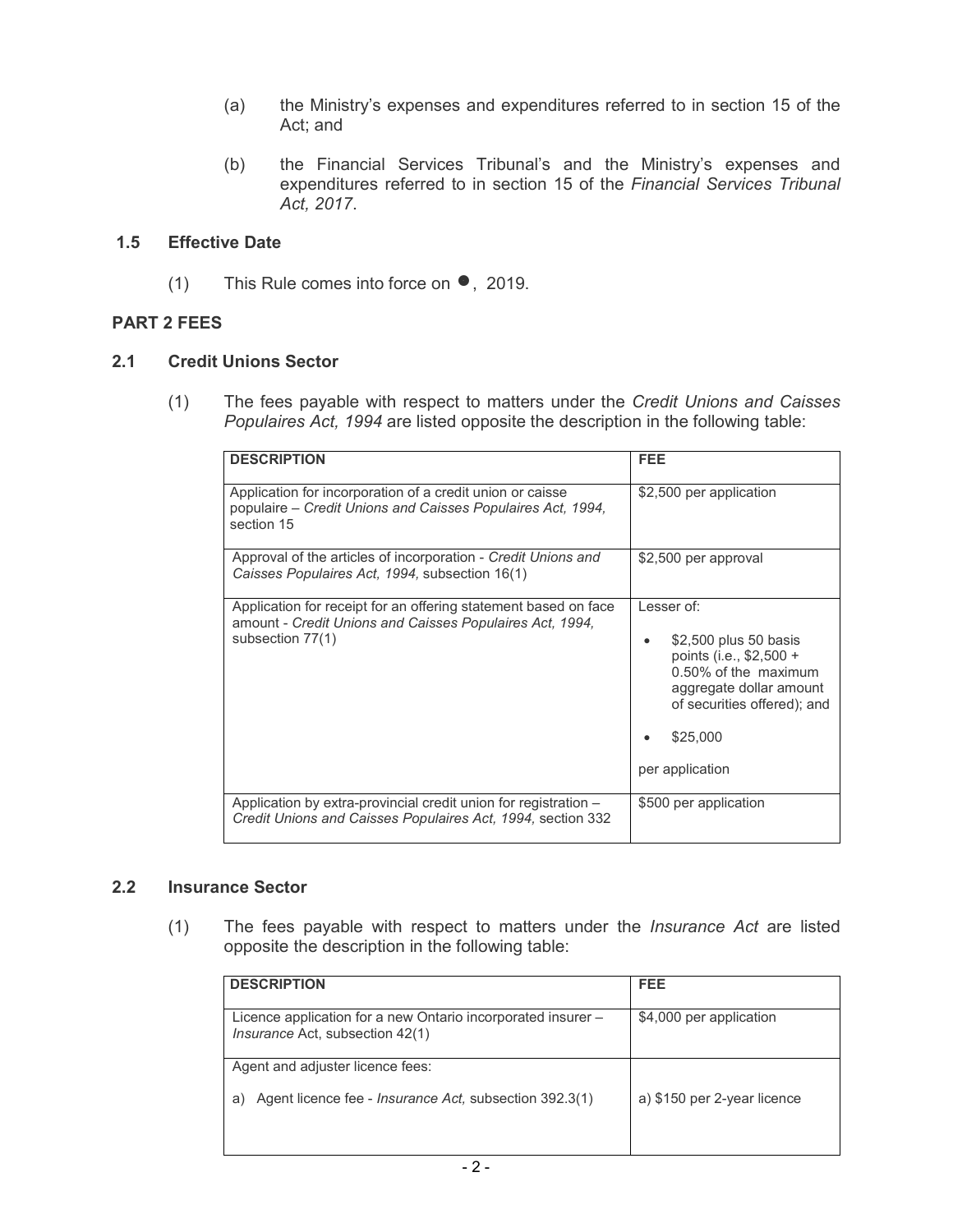| b) | Corporation agent licence fee - <i>Insurance Act</i> , subsection<br>400(1)                                                                                                 | b) \$400 per 2-year licence                                                                                   |
|----|-----------------------------------------------------------------------------------------------------------------------------------------------------------------------------|---------------------------------------------------------------------------------------------------------------|
| C) | Partnership agent licence fee - <i>Insurance Act</i> , subsection<br>399(1)                                                                                                 | c) \$200 per 2-year licence                                                                                   |
| d) | Adjuster licence fee - <i>Insurance Act</i> , section 397                                                                                                                   | d) \$75 per 1-year licence                                                                                    |
| e) | Adjuster licence fee for a partnership ( <i>Insurance Act</i> ,<br>subsection 399(1)), or a corporation (Insurance Act,<br>subsection $400(1)$ )                            | e) \$200 per 1-year licence                                                                                   |
|    | Certificate issued by the Chief Executive Officer - Insurance<br>Act. subsection 25(2)                                                                                      | \$25 per certificate                                                                                          |
|    | Photocopying: rate manuals per category of automobile<br>insurance                                                                                                          | \$100                                                                                                         |
|    | Life Licence Qualification Program (LLQP) fees in respect of<br>the purchase of LLQP course material for the LLQP course<br>and examination under Ontario Regulation 347/04 | a) \$31 per student registered<br>in a life insurance agent<br>course                                         |
|    |                                                                                                                                                                             | b) \$19 per student registered<br>in an accident and sickness<br>insurance agent course                       |
|    |                                                                                                                                                                             | c) \$6 per student registered in<br>only the ethics and<br>professional practice portion of<br>an LLOP course |

#### **2.3 Insurance Sector (Service Providers)**

- $(1)$  *Insurance Act* relating to service providers are the amounts determined according The fees payable with respect to matters under sections 288.1 to 288.7 of the to this section 2.3.
- (2) Definitions In this section 2.3,
	- $(a)$ "fiscal year" means April 1st to March 31st;
	- $(b)$  accident benefits within the meaning of section 288.1 of the *Insurance Act*; "listed expenses" means listed expenses in connection with statutory
	- (c) "number of claimants" means the total number of persons in respect of whom the applicant for a service provider's licence or the licensee, as applicable, received payment for one or more listed expenses in the calendar year prior to the year in which payment of the applicant's regulatory fee or the licensee's annual regulatory fee is required, calculated per accident; and
	- (d) "number of locations" means,
		- $(i)$  number of physical locations at which the applicant intends to operate a business that could give rise to listed expenses; in respect of an applicant for a service provider's licence, the
		- $(ii)$  operated a business in the calendar year prior to the year in which in respect of a licensed service provider that was licensed and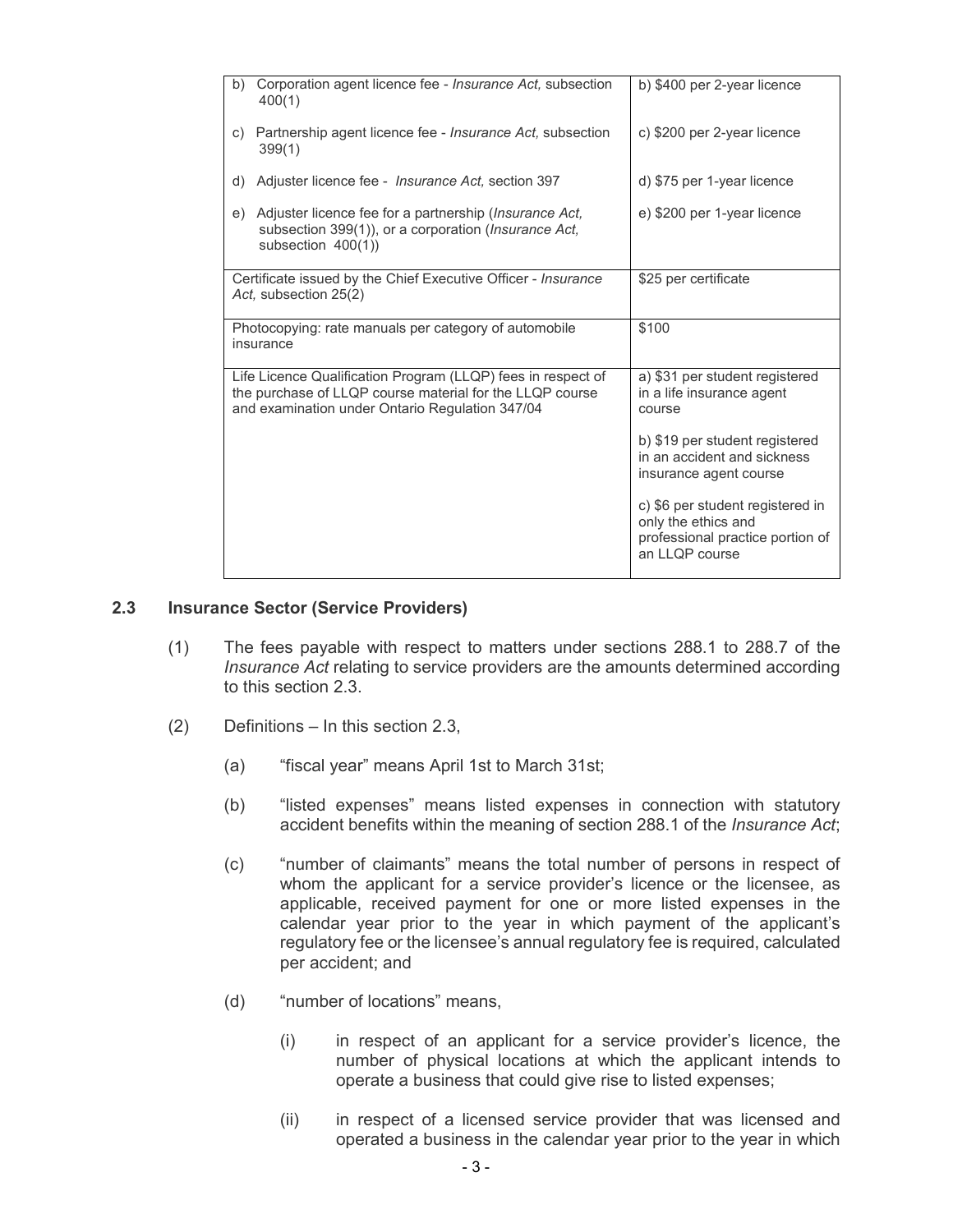payment of the annual regulatory fee is required, the number of physical locations at which the licensee operated the business, while licensed, that gave rise or could have given rise to listed expenses in that calendar year; or

- $(iii)$  physical locations in respect of which the licence was issued. in respect of any other licensed service provider, the number of
- (3) Service provider licence application fee A person or entity who applies for a service provider's licence shall pay a licence application fee of \$337.00 when the licence application is submitted to the Chief Executive Officer.
- (4) Applicant's regulatory fee A person or entity who applies for a service provider's licence shall pay a pro-rated applicant's regulatory fee when the licence application is submitted to the Chief Executive Officer, calculated using the formula,

$$
(A + B) \times (X/12)
$$

in which,

"A" is \$128.00 multiplied by the number of locations of the applicant,

 "B" is \$15.00 multiplied by the number of claimants of the applicant, if any, and

and<br>"X" is the number of whole and partial calendar months remaining in the fiscal year, calculated from the date application is made until March 31st.

 (5) Licensees' annual regulatory fee -- A licensed service provider shall pay a regulatory fee annually when the service provider's annual information return is submitted to the Chief Executive Officer, calculated using the formula,

A + B

in which,

"A" is \$128.00 multiplied by the number of locations of the licensee, and

"B" is \$15.00 multiplied by the number of claimants of the licensee.

#### **2.4 Loan and Trust Sector**

 $(1)$  *Act* are listed opposite the description in the following table: (1) The fees payable with respect to matters under the *Loan and Trust Corporations* 

| <b>DESCRIPTION</b>                                                                          | <b>FEE</b>              |
|---------------------------------------------------------------------------------------------|-------------------------|
| Application for initial registration - Loan and Trust<br>Corporations Act, subsection 31(5) | \$2,500 per application |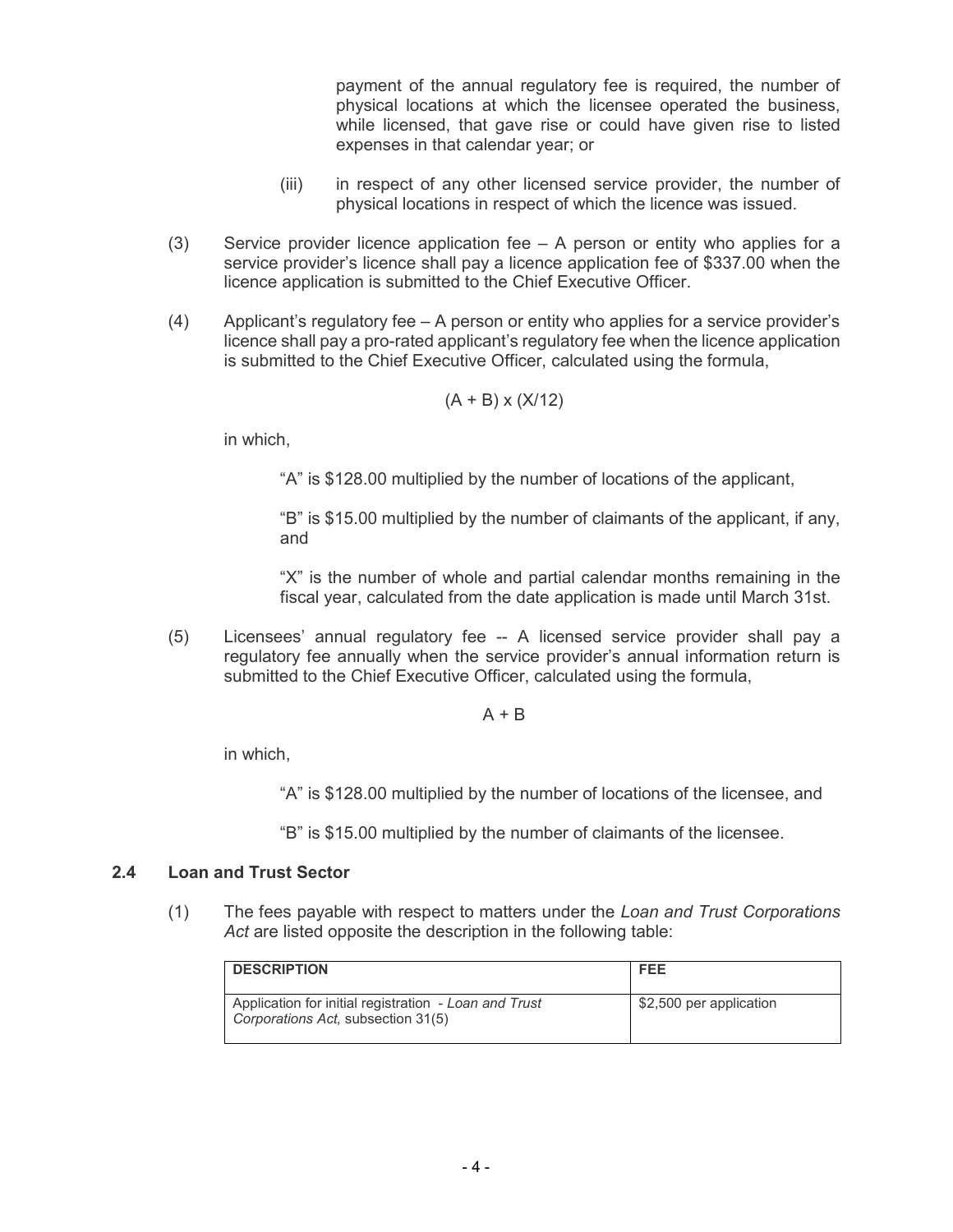#### **2.5 Mortgage Brokering Sector**

- $(1)$  *and Administrators Act, 2006* are the amounts determined according to this section (1) The required fees with respect to matters under the *Mortgage Brokerages, Lenders*  2.5.
- $(2)$ Definition – In this section 2.5,
	- (a) "two-year cycle" means the two-year period that began on April 1, 2018 and ends on March 31, 2020 and each successive two-year period thereafter.
- $(3)$  *Administrators Act, 2006* have the same meaning in this section 2.5. (3) Words and phrases defined in section 1 of the *Mortgage Brokerages, Lenders and*
- $(4)$  brokerage licence is the following: Mortgage brokerage licence  $-$  The applicable fee for an application for a mortgage
	- $(a)$ For a licence that is to take effect at the beginning of a two-year cycle, \$1,156.
	- $(b)$  the amount calculated using the formula, For a licence that is to take effect at any other point during a two-year cycle,

$$
$100 + (A \times $44)
$$

in which,

 "A" is the number of whole and partial calendar months between the date on which the application is submitted and the beginning of the two-year cycle that immediately follows.

- $(4.1)$  partnership, sole proprietorship or other entity that has a mortgage brokerage licence shall pay a regulatory fee in respect of the next two-year cycle of \$1,056. On or before the day on which each two-year cycle ends, a corporation,
- $(5)$  broker's licence is the following: Mortgage broker's licence – The applicable fee for an application for a mortgage
	- $(a)$ For a licence that is to take effect at the beginning of a two-year cycle, \$1,156.
	- $(b)$  the amount calculated using the formula, For a licence that is to take effect at any other point during a two-year cycle,

$$
$100 + (A \times $44)
$$

in which,

 "A" is the number of whole and partial calendar months between the date on which the application is submitted and the beginning of the two-year cycle that immediately follows.

 $(5.1)$ The applicable fee for an application to renew a mortgage broker's licence is \$1,056.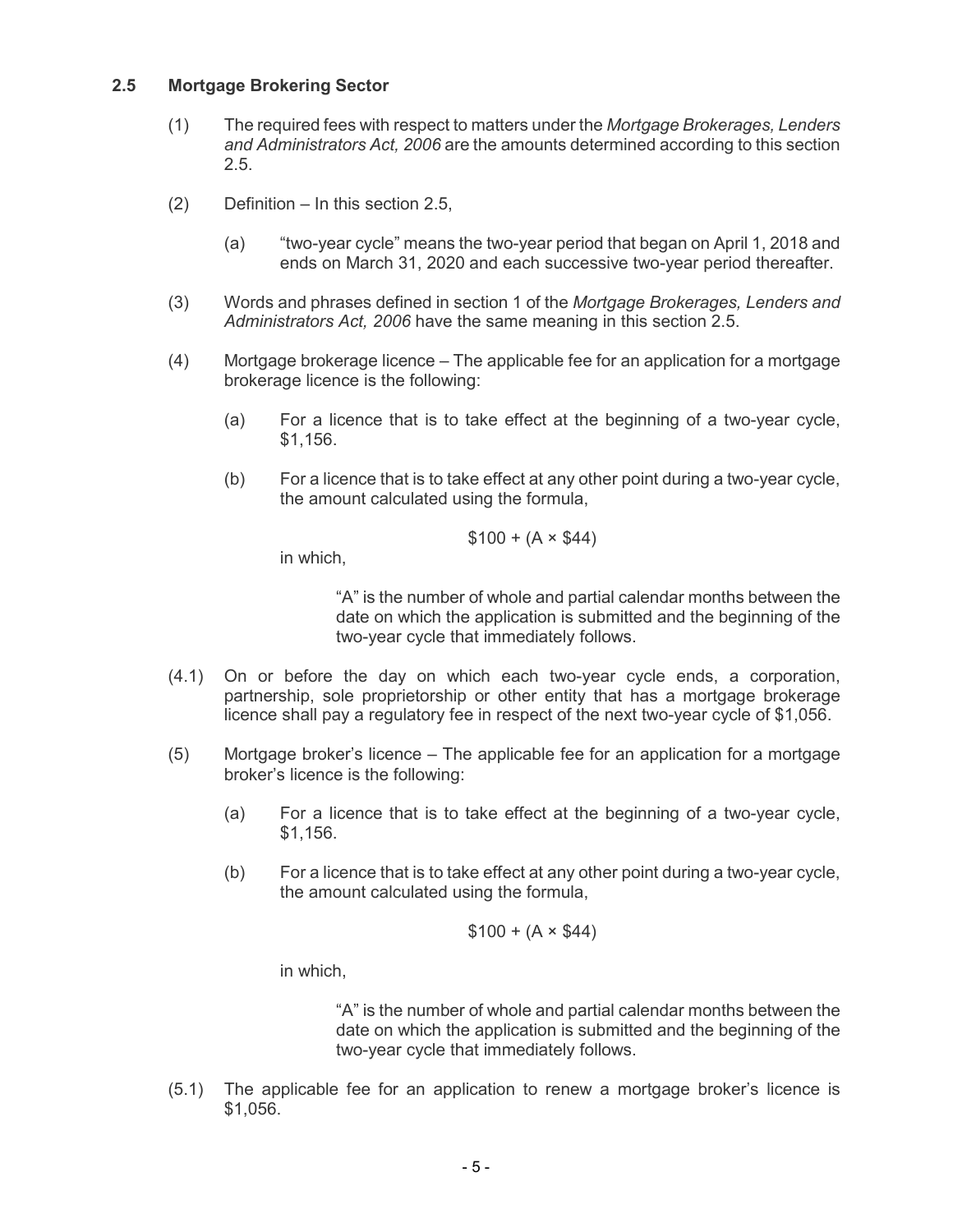- $(5.2)$  date the individual submits the application in respect of a period described in that subsection, the individual is a mortgage agent and has paid all applicable fees for mortgage agents under the *Mortgage Brokerages, Lenders and Administrators Act, 2006* in respect of that period. An applicant is not required to pay the fee described in subsection 2.5(5) if, on the
- $(5.3)$  if, before the application is submitted, the mortgage brokerage on whose behalf the individual is authorized to deal or trade in mortgages in Ontario notifies the Chief Executive Officer that the individual will be designated as its principal broker An applicant is not required to pay the fee described in subsection  $2.5(5)$  or  $(5.1)$ when the individual's licence takes effect.
- $(5.4)$  designated another individual as its principal broker in respect of the same two- year cycle. Subsection 2.5(5.3) does not apply if the mortgage brokerage has previously
- $(6)$  agent's licence is the following: Mortgage agent's licence  $-$  The applicable fee for an application for a mortgage
	- $(a)$ For a licence that is to take effect at the beginning of a two-year cycle, \$1,156.
	- $(b)$  the amount calculated using the formula, For a licence that is to take effect at any other point during a two-year cycle,

$$
$100 + (A \times $44)
$$

in which,

 "A" is the number of whole and partial calendar months between the date on which the application is submitted and the beginning of the two-year cycle that immediately follows.

- $(6.1)$ The applicable fee for an application to renew a mortgage agent's licence is \$1,056.
- $(7)$  mortgage administrator's licence is the following: Mortgage administrator's licence  $-$  The applicable fee for an application for a
	- $(a)$ For a licence that is to take effect at the beginning of a two-year cycle, \$1,156.
	- $(b)$  the amount calculated using the formula, For a licence that is to take effect at any other point during a two-year cycle,

$$
$100 + (A \times $44)
$$

in which,

 "A" is the number of whole and partial calendar months between the date on which the application is submitted and the beginning of the two-year cycle that immediately follows.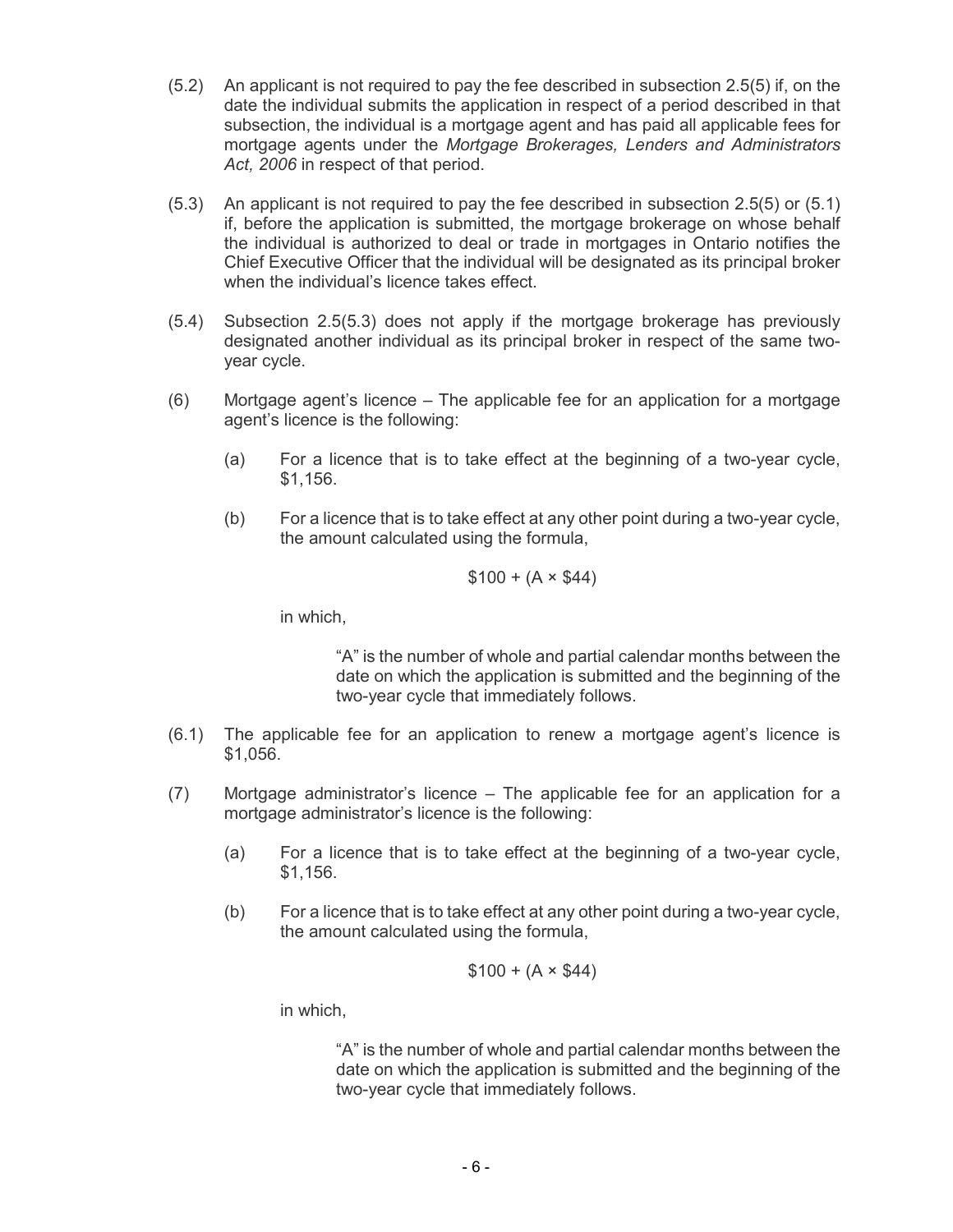- $(7.1)$  partnership, sole proprietorship or other entity that has a mortgage administrator's licence shall pay a regulatory fee in respect of the next two-year cycle of \$1,056. (7.1) On or before the day on which each two-year cycle ends, a corporation,
- $(8)$  refundable and may not be credited toward any subsequent fee payable by the person or entity. Fees not refundable  $- A$  fee paid by a person or entity under this section 2.5 is not

#### **2.6 Pension Sector**

 $(1)$  opposite the description in the following table: (1) The fees payable with respect to matters under the *Pension Benefits Act* are listed

| <b>DESCRIPTION</b>                                                                            | <b>FEE</b>            |
|-----------------------------------------------------------------------------------------------|-----------------------|
| Application fee for registration of a pension plan – Pension<br>Benefits Act, subsection 9(2) | \$250 per application |

#### **2.7 General Fees**

 $(1)$  description in the following table: The fees payable with respect to matters under the Act are listed opposite the

| <b>DESCRIPTION</b>                                                                                                      | <b>FEE</b>           |
|-------------------------------------------------------------------------------------------------------------------------|----------------------|
| Certificates issued by the Chief Executive Officer – FSRA Act,<br>section 20.1                                          | \$25 per certificate |
| Photocopies of documents except where a photocopying fee<br>is specifically provided under another section of this Rule | \$0.50 per page      |
|                                                                                                                         | (\$5.00 minimum)     |

## **PART 3 REGULATED SECTOR ASSESSMENTS**

#### $3.1$ **3.1 Definitions**

 $(1)$ In this Part,

> "assessment period" means the period of time with respect to which the Authority makes an assessment under this Part.

#### $3.2$ **3.2 Assessment of Regulated Sectors**

- $(1)$  respect to all expenses incurred and expenditures made by the Authority in respect of the regulated sector in connection with work described in sections 3, 4 and 6 of the Act and in carrying out its regulatory functions in respect of the regulated sector under any act that confers powers on or assigns duties to the Chief Executive Officer or the Authority. The Authority may assess all entities that form part of a regulated sector with
- $(2)$  of the regulated sector and the share of the assessment payable by an entity that forms part of the sector shall be determined in the manner set out in this Part. If an assessment is made under this Part, the share of the assessment in respect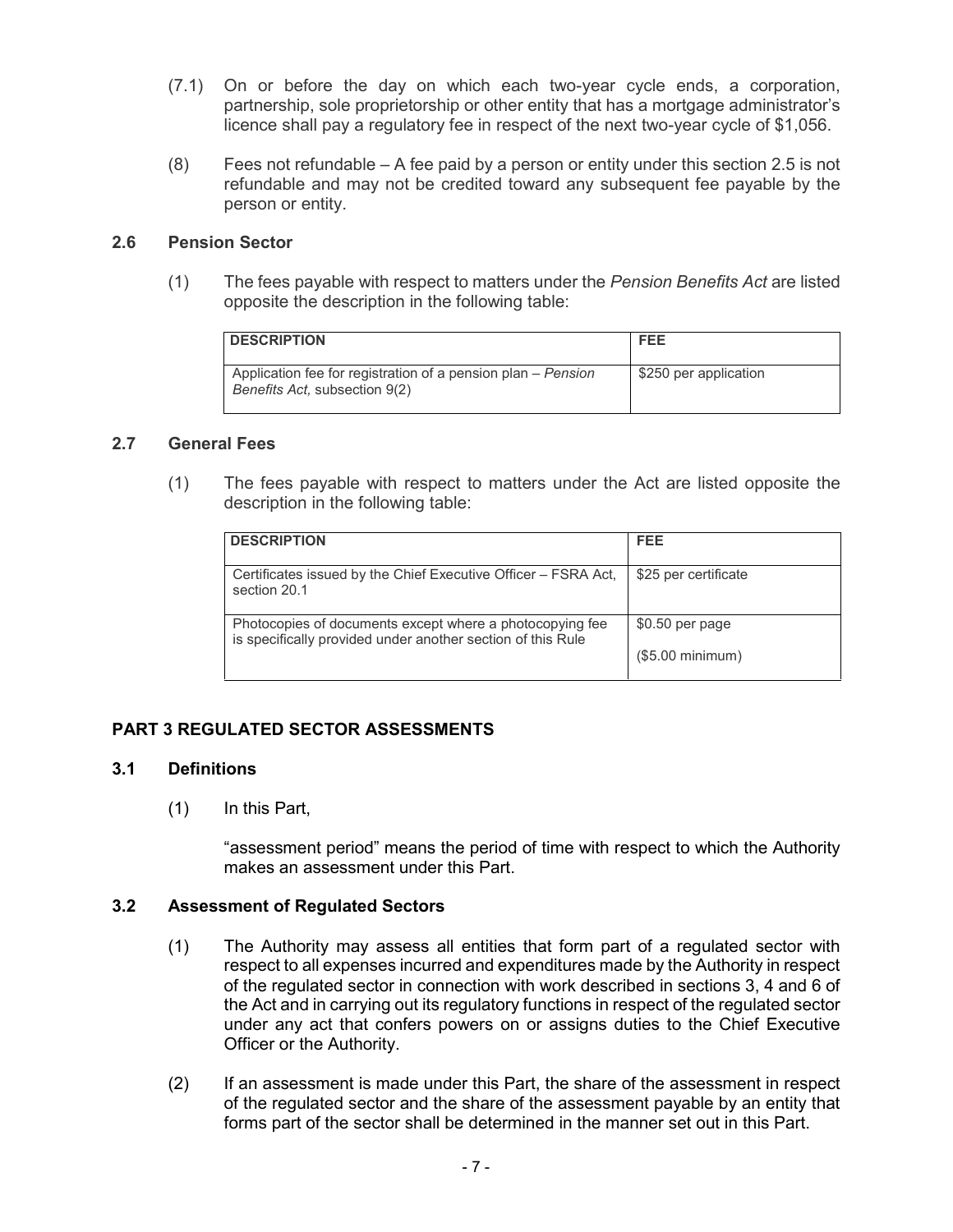- $(3)$  sector may be made in such manner and at such times as the Authority considers appropriate in the circumstances, and may include estimated, interim, periodic, annual and final installments. An assessment of a regulated sector or an entity that forms part of a regulated
- $(4)$  Authority" in respect of a sector for an assessment period referred to in paragraph 1 of subsections 3.3(2) and in subsections 3.4(4), 3.5(2) and 3.6(9) of this Part may include any amount the Authority has been assessed in respect of the sector by the Lieutenant Governor in Council under subsection 15(1) of the Act, or under subsection 15(1) of the *Financial Services Tribunal Act, 2017.*  In this Part, the "total of all expenses incurred and expenditures made by the

#### **3.3 Credit Unions Sector**

- $(1)$ Definitions – In this section 3.3,
	- (a) "assets" means, with respect to a credit union, the amount shown as the credit union's total assets in the last Monthly Information Return that was required to be filed by the credit union under section 225 or 226 of the *Credit Unions and Caisses Populaires Act, 1994*;
	- $(b)$  *Unions and Caisses Populaires Act, 1994* applies; "credit union" means a credit union or caisse populaire to which the *Credit*
	- $(c)$  definition of "regulated sector" in section 1 of the Act; "credit unions sector" means the sector referred to in clause (a) of the
	- (d) "league" means a league to which the *Credit Unions and Caisses Populaires Act, 1994* applies.
- $(2)$  for an assessment period is the greater of \$200 or the amount calculated using the (2) A credit union's share of an assessment of the credit unions sector under this Part formula,

$$
(A - B) \times C/D
$$

in which,

 "A" is the total of all expenses incurred and expenditures made by the Authority in respect of the credit unions sector for the assessment period,

 "B" is the total of all amounts recovered or recoverable during the assessment period through fees and additional assessments paid or payable by the credit unions sector to the Authority in respect of the *Credit Unions and Caisses Populaires Act, 1994* for the assessment period,

"C" is the amount of the total assets of the credit union, and

 "D" is the amount of the total assets of the credit unions sector excluding the total assets of all leagues.

 $(3)$  unions sector under this Part for an assessment period is zero. Subject to subsection  $3.3(4)$ , a league's share of an assessment of the credit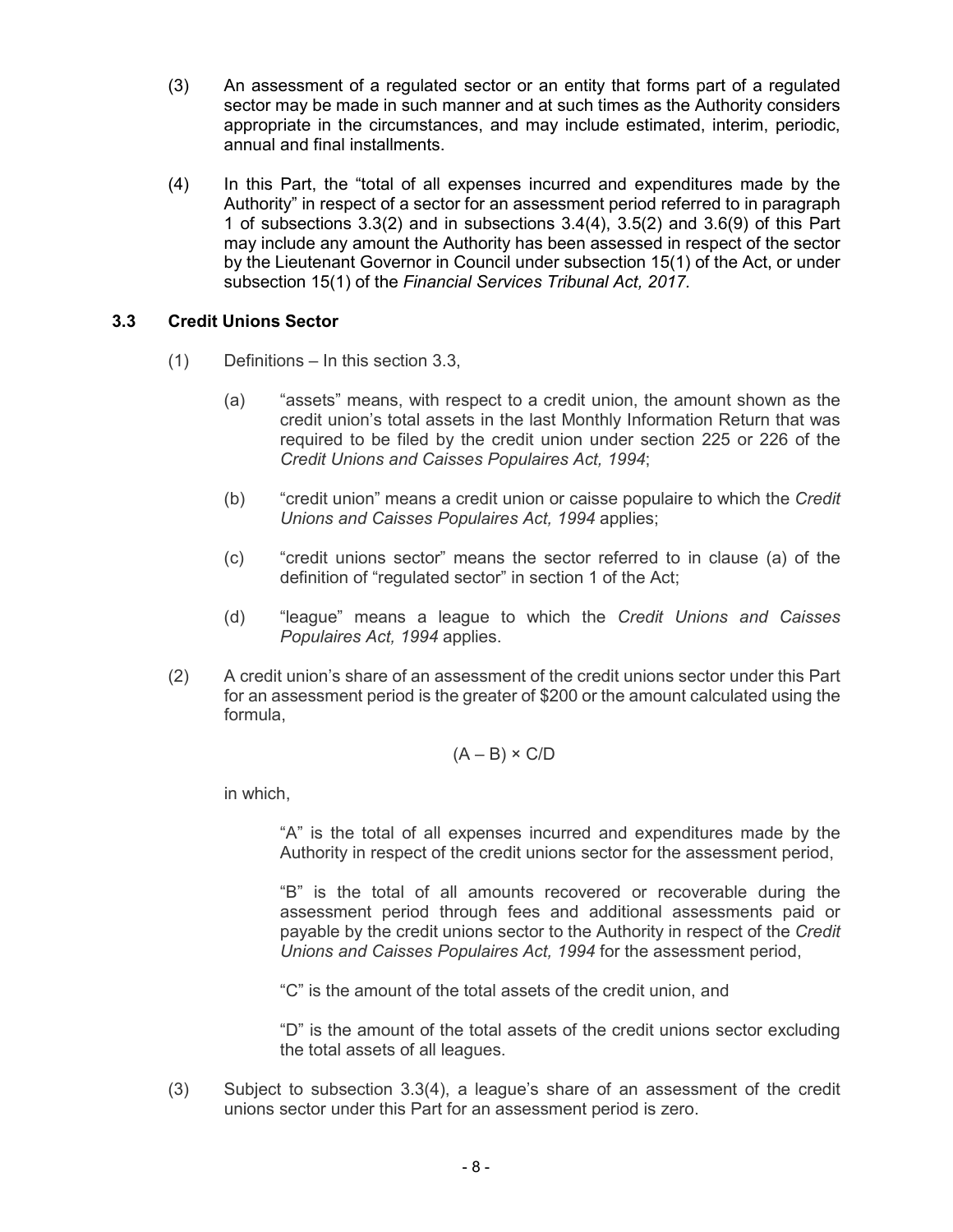$(4)$  by a league and the work is not related to an examination, investigation or inspection conducted under section 229 of the *Credit Unions and Caisses Populaires Act, 1994*, the league's share of an assessment of the credit unions sector under this Part for the assessment period is the sum of any expenses incurred and expenditures made during the assessment period by the Authority for the work done. If the Authority does work during an assessment period in response to a request

#### $3.4$ **3.4 Insurance Sector**

- $(1)$ Definitions – In this section 3.4,
	- (a) "insurance sector" means the sector referred to in clause (b) of the definition of "regulated sector" in section 1 of the Act;
	- (b) "property and casualty insurance" means insurance other than accident and sickness insurance and life insurance.
- $(2)$  made under section 43 of the *Insurance Act* have the same meaning in this section. (2) Words and expressions defined in section 1 of the *Insurance Act* and in an order
- $(3)$ For the purpose of this section 3.4,
	- $(a)$  premiums paid to the insurer in the year for that class of insurance, other than premiums for that class of insurance paid to the insurer in the year under agreements for reinsurance; and an insurer's direct premiums for a class of insurance in a year are the
	- $(b)$  premiums paid to the insurer in the year for that class of insurance, including premiums for that class of insurance paid to the insurer in the year under agreements for reinsurance, less premiums for that class of insurance paid by the insurer in the year under agreements for reinsurance. an insurer's net premiums for a class of insurance in a year are the
- $(4)$  be determined in accordance with the following: An insurer's share of an assessment of the insurance sector under this Part shall
	- $(a)$  be equal to the total of all expenses incurred and expenditures made by the Authority in respect of the insurance sector for the assessment period. The total amount to be used in determining shares of the assessment shall
	- $(b)$  automobile insurance, in accordance with the following formula: Calculate the expenses incurred and expenditures made in respect of

$$
D = F + (G \times 0.85) + (H / 2)
$$

in which,

 "D" is the expenses incurred and expenditures made in respect of automobile insurance,

 "F" is the expenses incurred and expenditures made by the Authority during the assessment period in respect of activities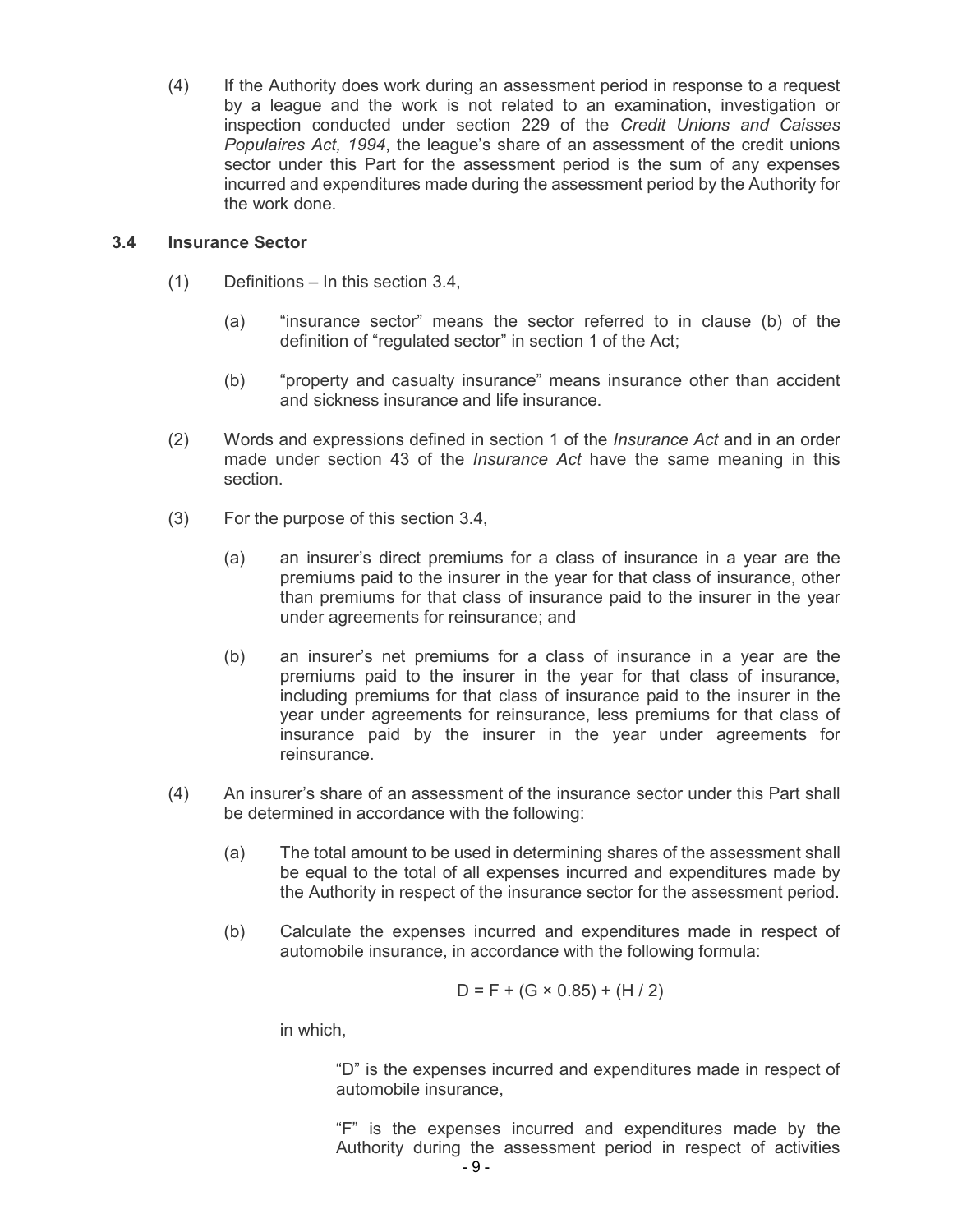relating to automobile insurance policy and compliance matters, as applicable,

 "G" is the expenses incurred and expenditures made by the Authority during the assessment period in respect of insurance rates, classifications and actuarial activities,

 "H" is the expenses incurred and expenditures made by the Authority during the assessment period for the Office of the Insurance Ombudsman.

 $(c)$  accordance with the following formula: Calculate the insurer's automobile insurance share of the assessment, in

$$
S = (T / U) \times D
$$

in which,

"S" is the insurer's automobile insurance share of the assessment,

 "T" is the insurer's direct premiums for automobile insurance in Ontario in the year beginning on the January 1 immediately preceding the beginning of the assessment period,

 "D" is the expenses incurred and expenditures made in respect of automobile insurance, calculated under paragraph 3.4(4)(b),

 "U" is the total, for all insurers licensed for automobile insurance during the assessment period, of all direct premiums for automobile insurance in the year beginning on the January 1 immediately preceding the beginning of the assessment period.

 $(d)$  automobile insurance, in accordance with the following formula: Calculate the amount to be recovered with respect to activities other than

$$
V = A - D - W
$$

in which,

 "V" is the amount to be recovered with respect to activities other than automobile insurance,

 "A" is the total amount to be used in determining shares of the assessment, as set out in paragraph 3.4(4)(a),

 "D" is the expenses incurred and expenditures made in respect of automobile insurance, calculated under paragraph 3.4(4)(b),

 "W" is the total revenue collected during the assessment period by the Authority in respect of the *Insurance Act* and the *Prepaid Hospital and Medical Services Act*, other than taxes paid under section 74.4 of the *Corporations Tax Act* and assessments paid under section 14.1 of the *Insurance Act.*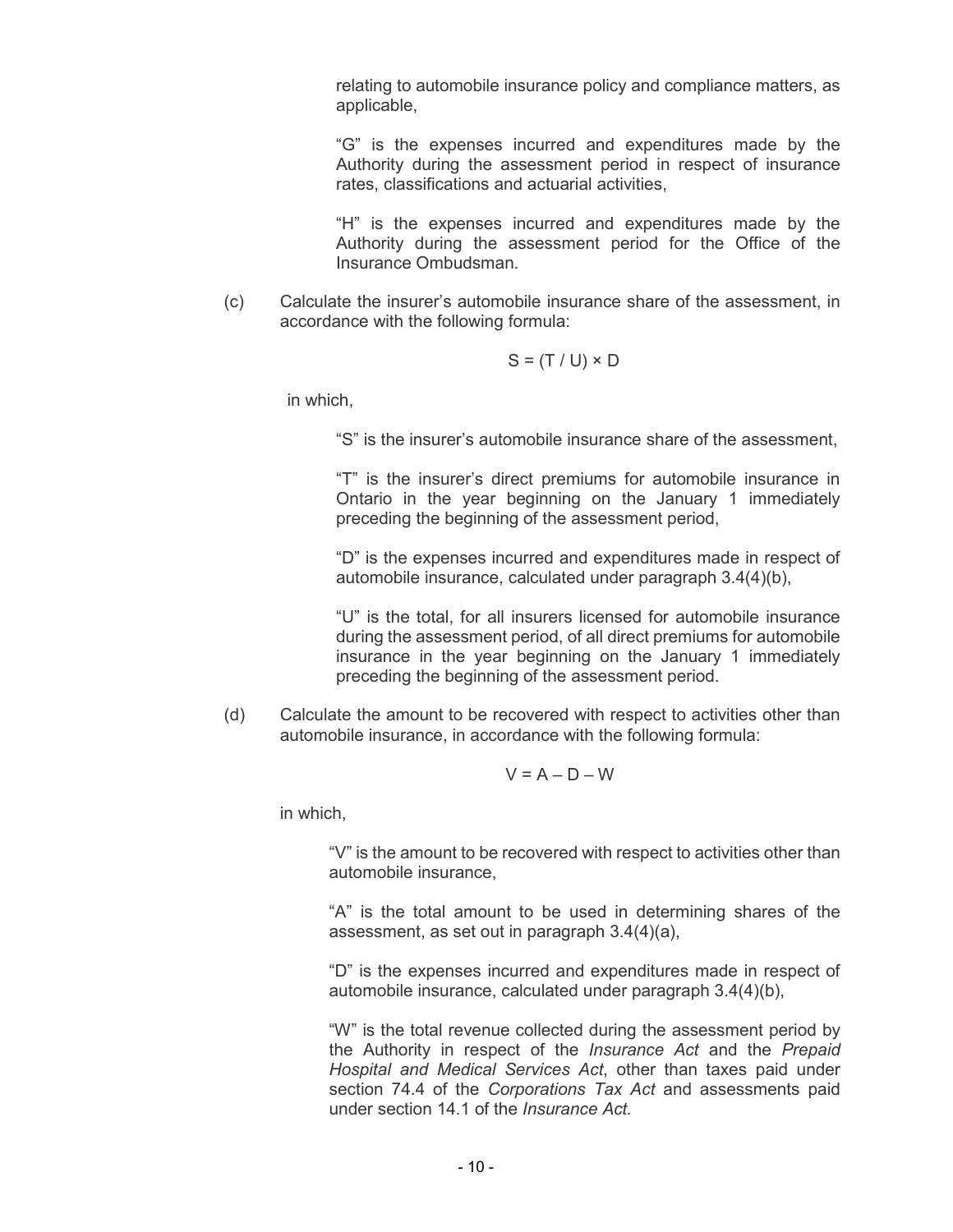$(e)$ 

 assessment period, calculate the property and casualty insurer assessment rate for insurers that are members of the Fire Mutuals Guarantee Fund or are incorporated or organized under the laws of foreign jurisdictions, in accordance with the following formula: If the insurer is licensed for property and casualty insurance during the

$$
X = (0.7 \times V) - (0.0004 \times Y)
$$
  
Y + Z

in which,

 "X" is the property and casualty insurer assessment rate for insurers that are members of the Fire Mutuals Guarantee Fund or are incorporated or organized under the laws of foreign jurisdictions,

 "V" is the amount to be recovered with respect to activities other than automobile insurance, calculated under paragraph 3.4(4)(d),

 "Y" is the total, for all insurers that are licensed for property and casualty insurance during the assessment period and that are incorporated or organized under the laws of Ontario and are not members of the Fire Mutuals Guarantee Fund, of all net premiums for property and casualty insurance in the year beginning on the January 1 immediately preceding the beginning of the assessment period,

 "Z" is the total, for all insurers that are licensed for property and casualty insurance during the assessment period and that are members of the Fire Mutuals Guarantee Fund or are incorporated or organized under the laws of foreign jurisdictions, of all net premiums for property and casualty insurance in the year beginning on the January 1 immediately preceding the beginning of the assessment period.

 $(f)$  assessment period and is a member of the Fire Mutuals Guarantee Fund or is incorporated or organized under the laws of a foreign jurisdiction, calculate the insurer's property and casualty insurance share of the assessment, in accordance with the following formula: If the insurer is licensed for property and casualty insurance during the

## $AA = BB \times X$

in which,

 "AA" is the insurer's property and casualty insurance share of the assessment,

 "BB" is the insurer's net premium for property and casualty insurance in Ontario in the year beginning on the January 1 immediately preceding the beginning of the assessment period,

 "X" is the property and casualty insurer assessment rate for insurers that are members of the Fire Mutuals Guarantee Fund or are incorporated or organized under the laws of foreign jurisdictions, calculated under paragraph 3.4(4)(e).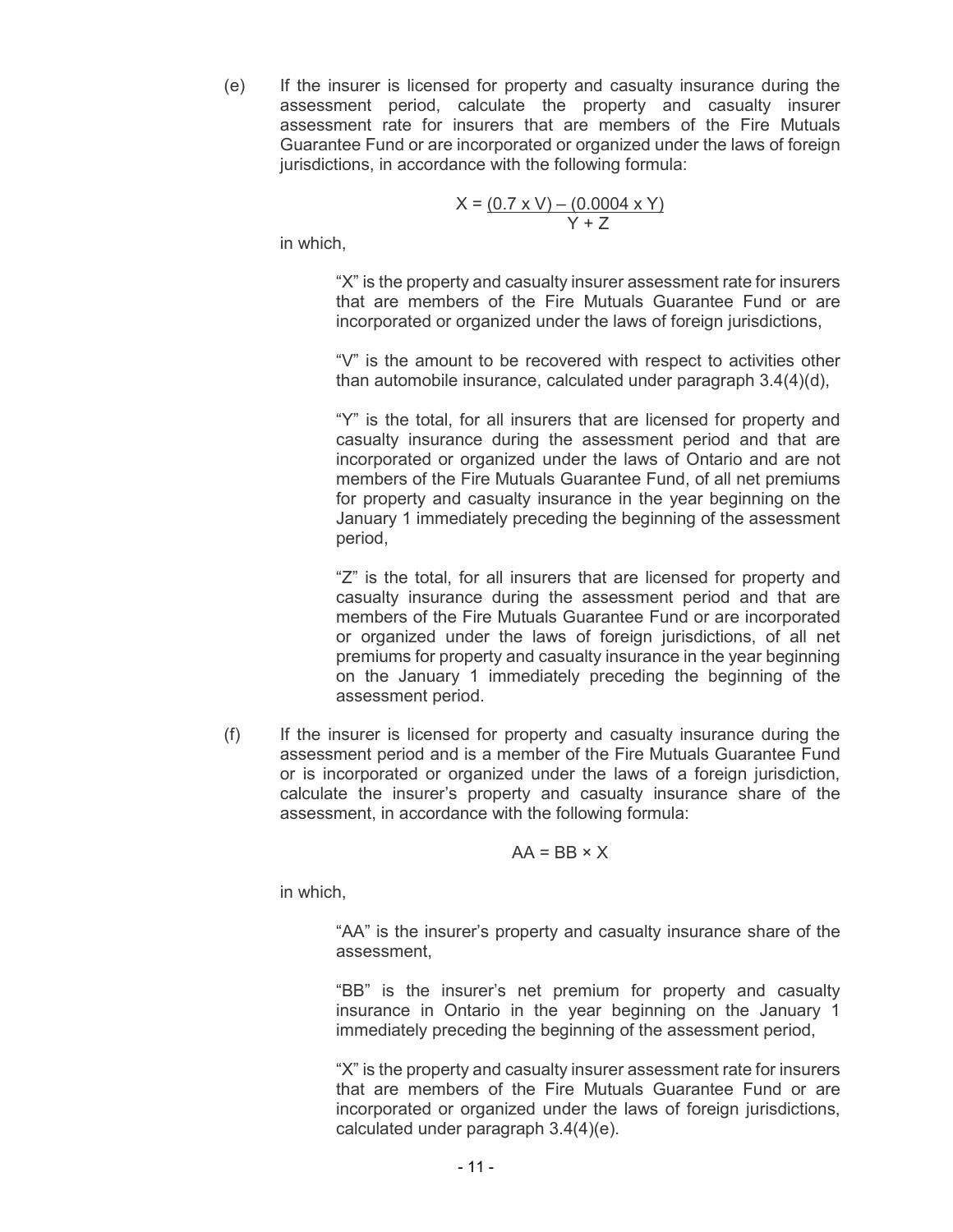$(q)$  assessment period, is incorporated or organized under the laws of Ontario and is not a member of the Fire Mutuals Guarantee Fund, calculate the insurer's property and casualty insurance share of the assessment, in accordance with the following formula: If the insurer is licensed for property and casualty insurance during the

$$
CC = DD \times (X + 0.0004)
$$

in which,

 "CC" is the insurer's property and casualty insurance share of the assessment,

 "DD" is the insurer's net premiums for property and casualty insurance in Ontario in the year beginning on the January 1 immediately preceding the beginning of the assessment period,

 "X" is the property and casualty insurer assessment rate for insurers that are members of the Fire Mutuals Guarantee Fund or are incorporated or organized under the laws of foreign jurisdictions, calculated under paragraph 3.4(4)(e).

 $(h)$  insurance during the assessment period, calculate the assessment rate for insurers incorporated or organized under the laws of foreign jurisdictions that are licensed for accident and sickness insurance or for life insurance, in accordance with the following formula: If the insurer is licensed for accident and sickness insurance or for life

$$
EE = (0.3 \times V) - (0.0004 \times FF)
$$
  
FF + GG

in which,

 "EE" is the assessment rate for insurers incorporated or organized under the laws of foreign jurisdictions that are licensed for accident and sickness insurance or for life insurance,

 "V" is the amount to be recovered with respect to activities other than automobile insurance, calculated under paragraph 3.4(4)(d),

 "FF" is the total, for all insurers incorporated or organized under the laws of Ontario that are licensed for accident and sickness insurance or for life insurance during the assessment period, of all net premiums for accident and sickness insurance and life insurance in the year beginning on the January 1 immediately preceding the beginning of the assessment period,

 "GG" is the total, for all insurers incorporated or organized under the laws of foreign jurisdictions that are licensed for accident and sickness insurance or for life insurance during the assessment period, of all net premiums for accident and sickness insurance and life insurance in the year beginning on the January 1 immediately preceding the beginning of the assessment period.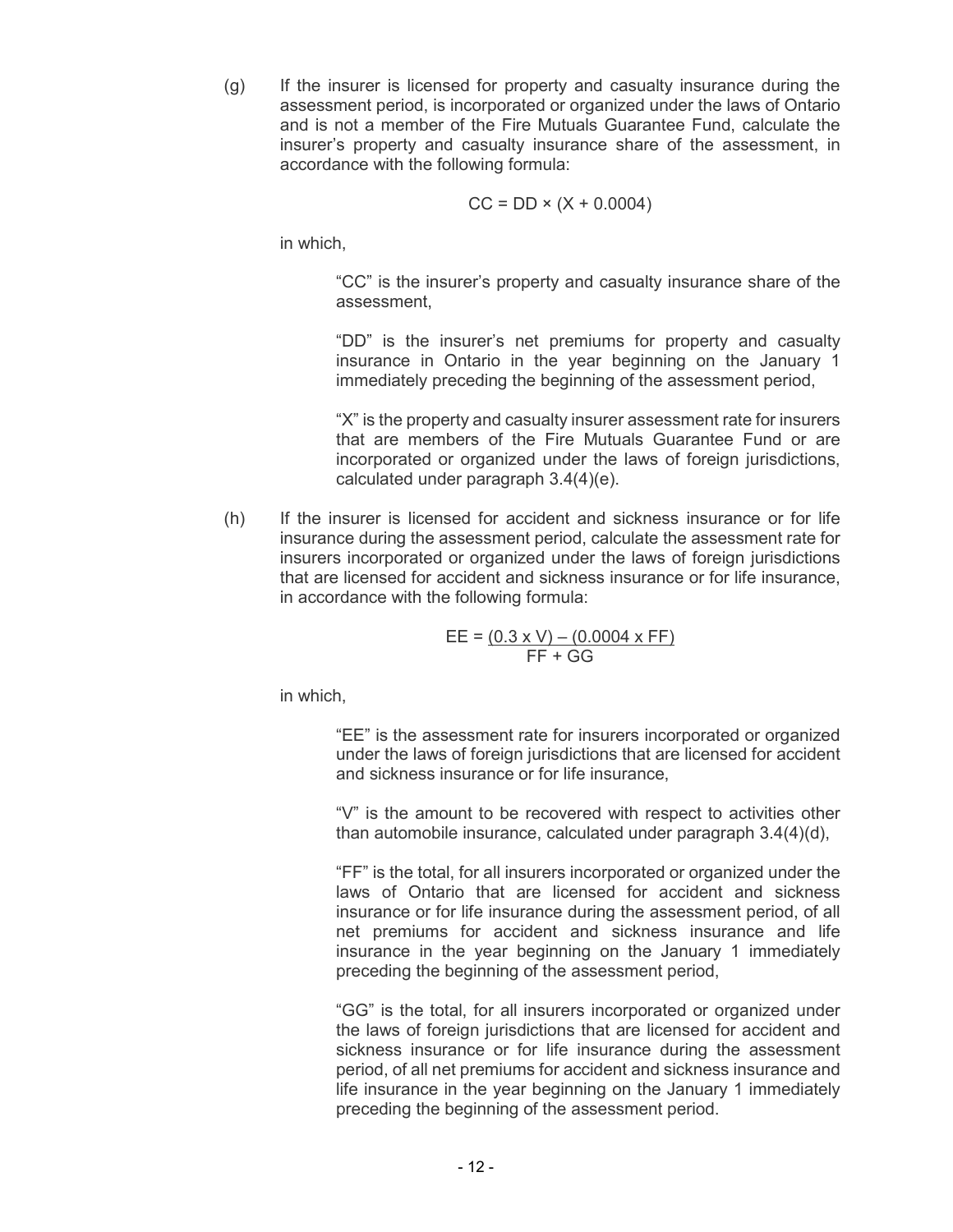$(i)$  jurisdiction and is licensed for accident and sickness insurance or for life insurance during the assessment period, calculate the insurer's share of the assessment for accident and sickness insurance and life insurance, in accordance with the following formula: If the insurer is incorporated or organized under the laws of a foreign

### $HH = II \times EE$

in which,

 "HH" is the insurer's share of the assessment for accident and sickness insurance and life insurance,

 "II" is the insurer's net premiums for accident and sickness insurance and life insurance in Ontario in the year beginning on the January 1 immediately preceding the beginning of the assessment period,

 "EE" is the assessment rate for insurers incorporated or organized under the laws of foreign jurisdictions that are licensed for accident and sickness insurance or for life insurance, calculated under paragraph 3.4(4)(h).

 $(i)$  licensed for accident and sickness insurance or for life insurance during the assessment period, calculate the insurer's share of the assessment for accident and sickness insurance and life insurance, in accordance with the following formula: If the insurer is incorporated or organized under the laws of Ontario and is

$$
JJ = KK \times (EE + 0.0004)
$$

in which,

 "JJ" is the insurer's share of the assessment for accident and sickness insurance and life insurance,

 "KK" is the insurer's net premiums for accident and sickness insurance and life insurance in Ontario in the year beginning on the January 1 immediately preceding the beginning of the assessment period,

 "EE" is the assessment rate for insurers incorporated or organized under the laws of foreign jurisdictions that are licensed for accident and sickness insurance or for life insurance, calculated under paragraph 3.4(4)(h).

- $(k)$ Calculate the sum of the following amounts that apply to the insurer:
	- $(i)$  calculated under paragraph 3.4(4)(c). The insurer's automobile insurance share of the assessment,
	- $(ii)$  assessment, calculated under paragraph 3.4(4)(f) or (g). The insurer's property and casualty insurance share of the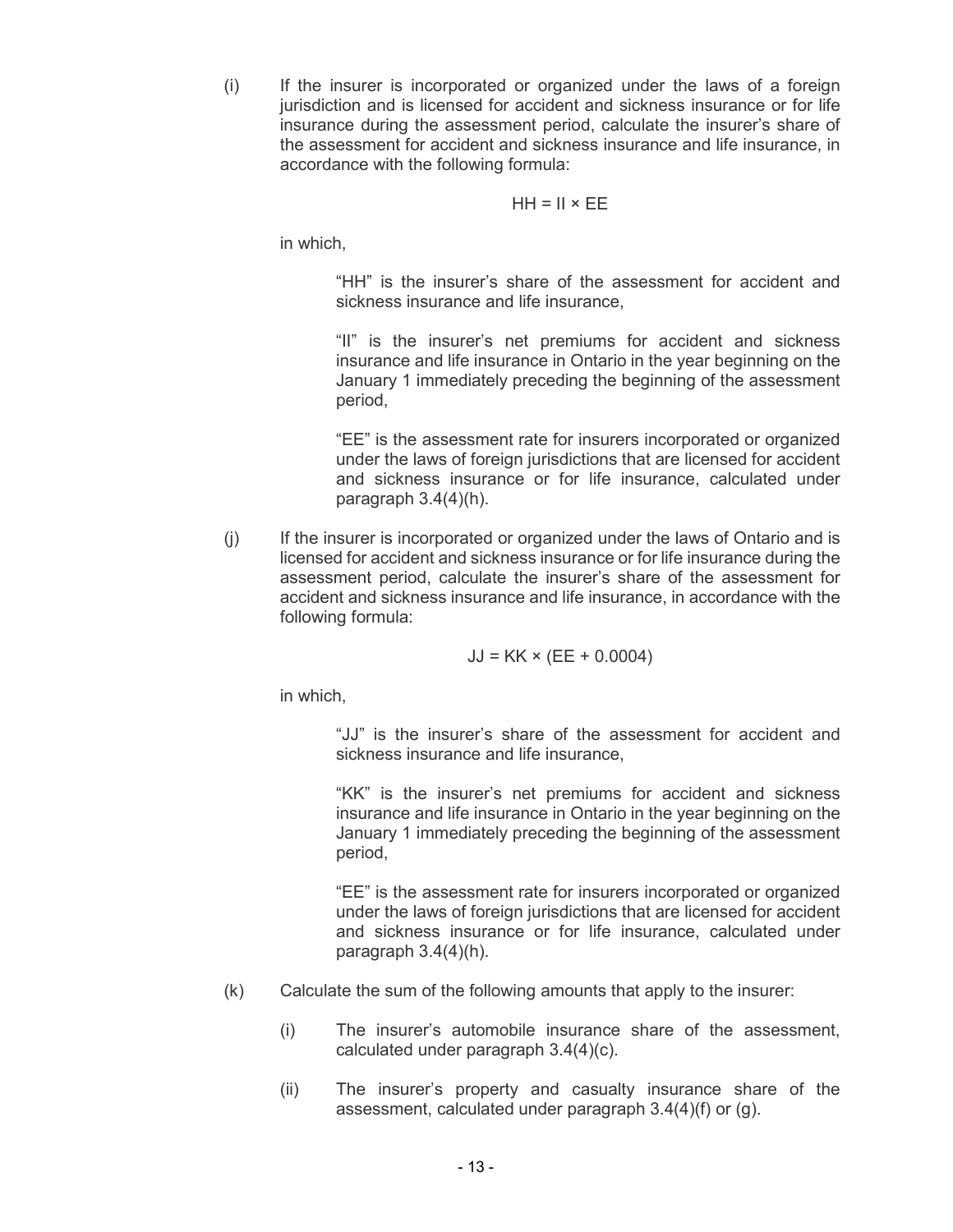- $(iii)$  insurance and life insurance, calculated under paragraph 3.4(4)(i) or (j). The insurer's share of the assessment for accident and sickness
- $(1)$  of the amount calculated under paragraph 3.4(4)(k) and, The insurer's share of the assessment under the Act is equal to the greater
	- $(i)$ \$1,000, if the insurer is not a fraternal society, or
	- $(ii)$ \$100, if the insurer is a fraternal society.

#### **3.5 Loan and Trust Sector**

- $(1)$ Definitions – In this section 3.5,
	- (a) "loan or trust corporation" means a corporation registered under the *Loan and Trust Corporations Act*;
	- (b) "loan and trust sector" means the sector referred to in clause (c) of the definition of "regulated sector" in section 1 of the Act.
- $(2)$  under this Part for an assessment period is the amount calculated using the (2) A loan or trust corporation's share of an assessment of the loan and trust sector formula,

$$
(A - B)/C
$$

in which,

 "A" is the total of all expenses incurred and expenditures made by the Authority in respect of the loan and trust sector for the assessment period,

 "B" is the total of all fees paid or payable during the assessment period by the loan and trust sector to the Authority in respect of the *Loan and Trust Corporations Act*, and

 "C" is the number of loan or trust corporations registered under the *Loan and Trust Corporations Act* at any time during the assessment period.

#### **3.6 Pension Sector**

- $(1)$ Definitions – In this section 3.6,
	- (a) "assessable pension plan" means a pension plan,
		- $(i)$  *Pension Benefits Act* has been filed, or for which an application for registration under section 9 of the
		- $(ii)$  16 of the *Pension Benefits Act*; for which a certificate of registration has been issued under section
	- (b) "discontinued plan" means a pension plan for which an annual information return has been filed under section 29.1 of Regulation 909 of the Revised Regulations of Ontario, 1990 *(General)* made under the *Pension Benefits*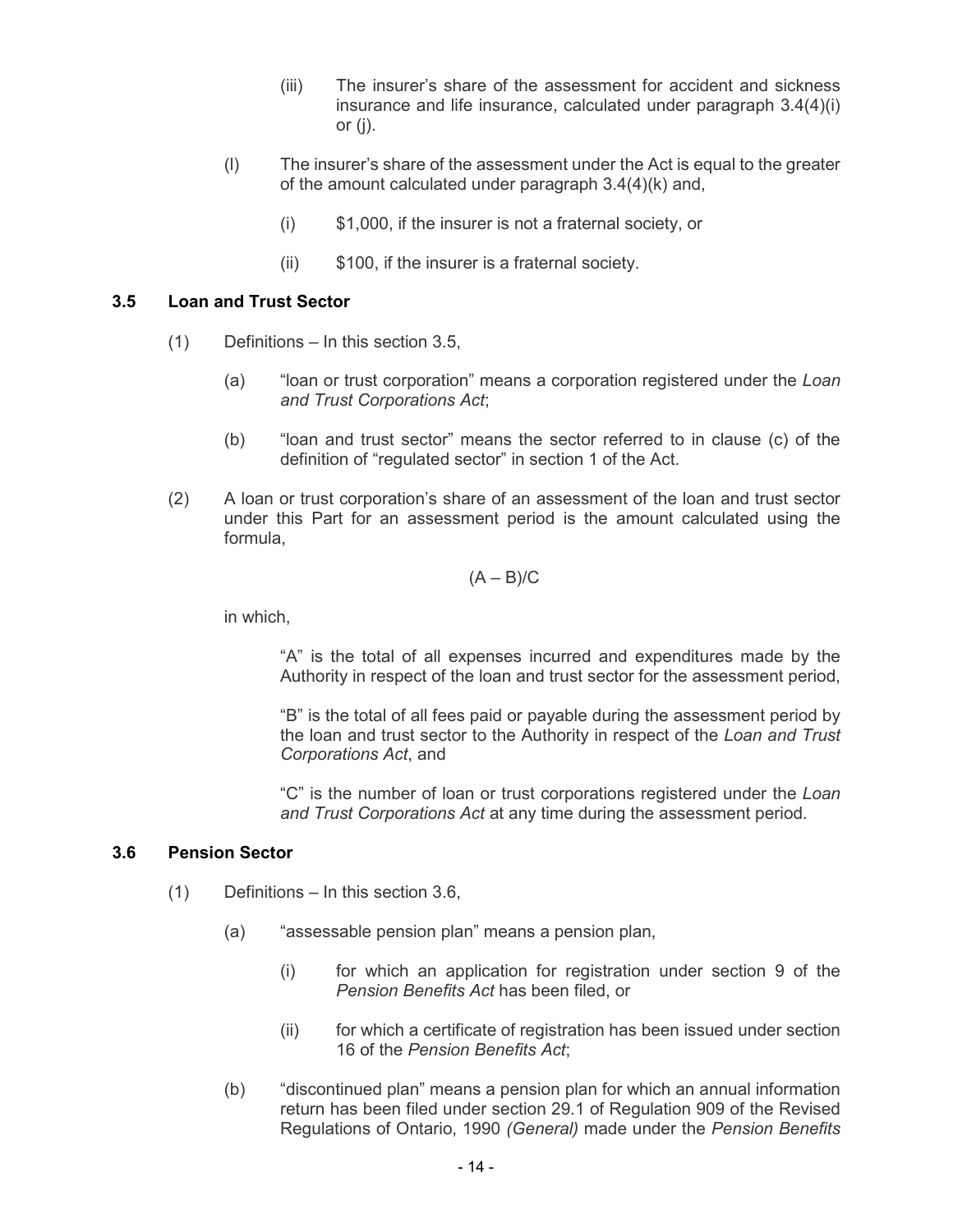*Act* at any time before the beginning of the applicable assessment period; and

- (c) "pension sector" means the sector referred to in clause (e) of the definition of "regulated sector" in section 1 of the Act.
- $(2)$  section 3.6 as they have under the *Pension Benefits Act*. Words and expressions relating to pension plans have the same meaning in this
- $(3)$  an assessment period is the following: An entity's share of an assessment of the pension sector under this section 3.6 for
	- $(a)$  discontinued plan, the share calculated in accordance with subsection For the administrator of an assessable pension plan, other than a 3.6(4).
	- $(b)$ For the administrator of a discontinued plan, zero.
	- $(c)$ For any other entity in the pension sector, zero.
- $(4)$  payable by the administrator of an assessable pension plan for an assessment period is calculated by, For the purposes of paragraph 1 of subsection  $3.6(3)$ , the share of the assessment
	- $(a)$  under subsections 3.6(5), (6), (7) and (8) for the assessment period; determining the preliminary amount of the assessment for the pension plan
	- $(b)$  3.6(9) for the assessment period; and determining the adjustment amount for the pension plan under subsection
	- $(c)$ assessment. adding the adjustment amount to the preliminary amount of the
- $(5)$  for an assessable pension plan for an assessment period is the amount calculated using the formula, Subject to subsections 3.6(6) and (7), the preliminary amount of the assessment

$$
(A \times $6.15) + (B \times $4.25)
$$

in which,

 "A" is the number of members of the pension plan in respect of the assessment period, determined as specified in subsection 3.6(8), and

 "B" is the number of former members, retired members and other beneficiaries of the pension plan in respect of the assessment period, determined as specified in subsection 3.6(8).

- $(6)$  amount of the assessment for the pension plan is \$250. If the amount calculated under subsection  $3.6(5)$  is less than \$250, the preliminary
- $(7)$  preliminary amount of the assessment for the pension plan is \$75,000. If the amount calculated under subsection  $3.6(5)$  is greater than \$75,000, the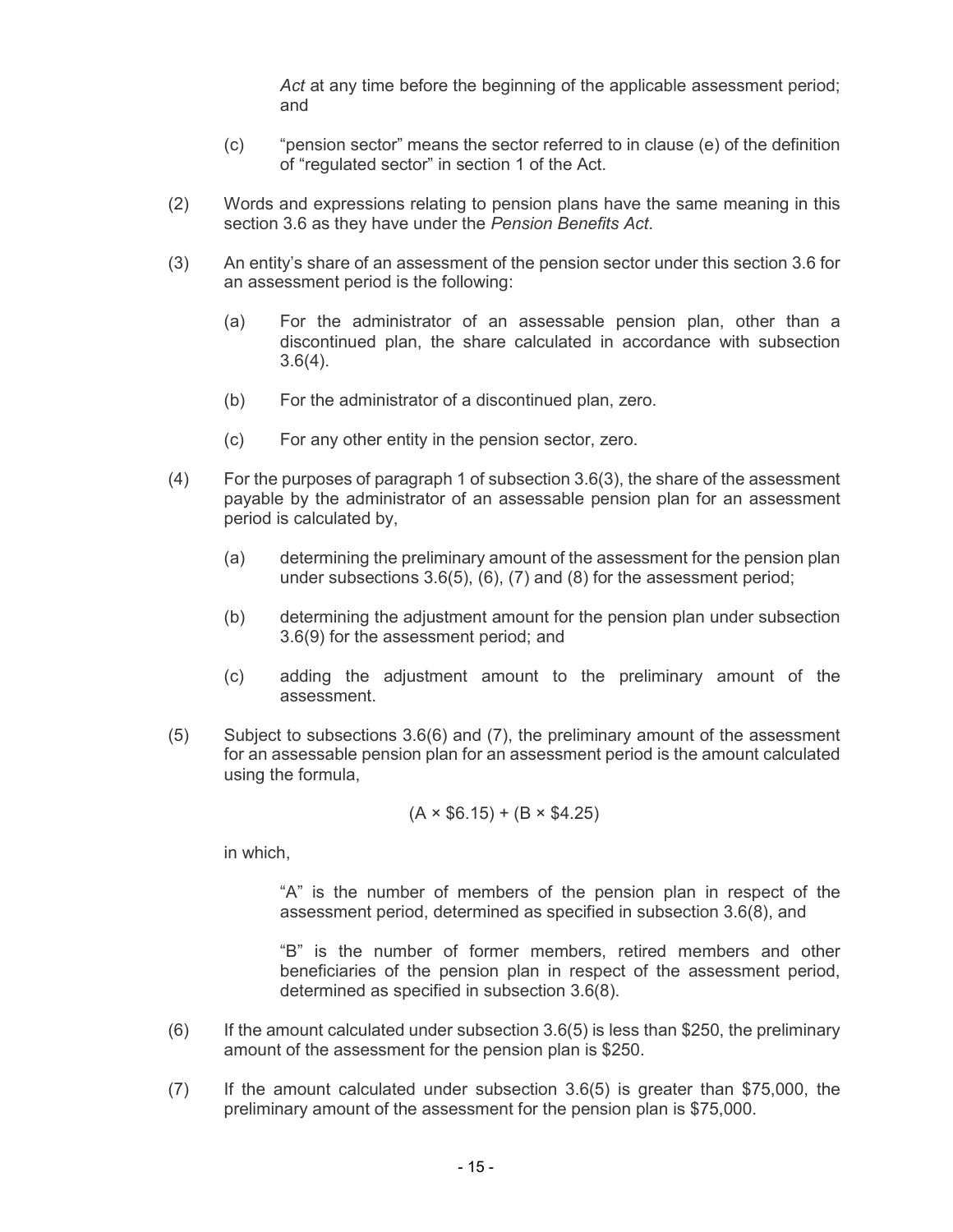- $(8)$  and other beneficiaries of a pension plan in respect of the assessment period is the number of each indicated in the most recent annual information return filed under the *Pension Benefits Act* on or before a date determined by the Authority or, in the absence of such a return, the number of each indicated in the application for registration of the pension plan submitted under the *Pension Benefits Act.*  The number of members and the number of former members, retired members
- $(9)$  is the amount calculated using the formula, The adjustment amount for an assessable pension plan for an assessment period

$$
(C - D - E) \times F/E
$$

in which,

 "C" is the total of all expenses incurred and expenditures made by the Authority in respect of the pension sector for the assessment period, other than the reasonable expenses charged to the Pension Benefits Guarantee Fund by the Chief Executive Officer under subsection 82(3) of the *Pension Benefits Act*,

 "D" is the total of all amounts recovered or recoverable during the assessment period by the pension sector to the Authority under the Act or to the Chief Executive Officer under the *Pension Benefits Act* for the assessment period, excluding the assessments calculated under this Rule,

 "E" is the sum of the preliminary amount of the assessment for every assessable pension plan for the assessment period, as determined under subsections 3.6(5) through (8) for each pension plan, and

 "F" is the preliminary amount of the assessment for the particular pension plan for the assessment period, as determined under subsections 3.6(5) through (8).

 $(10)$ The adjustment amount for a pension plan may be a negative number.

# **PART 4 TRANSITION**

#### **4.1 Fees**

 (1) Notwithstanding any other provision of this Rule, no fee set out in Part 2 of this Rule is payable to the Authority in respect of any matter where the same fee was previously paid to the Crown in respect of the same matter prior to the Effective Date of this Rule, provided, however, that in the case of each such fee, the Authority has received value for such fee from its predecessor, the Financial Services Commission of Ontario or the Deposit Insurance Corporation of Ontario.

# **4.2 Assessments**

- (1) Definitions in this section 4.2,
	- (a) "annual premium charged by DICO" means an annual premium charged by DICO to a credit union under section 276.1 of the *Credit Unions and Caisses Populaires Act, 1994* prior to the commencement of the Authority's first assessment period and that relates, in whole or in part, to the period covered by the Authority's first assessment period;